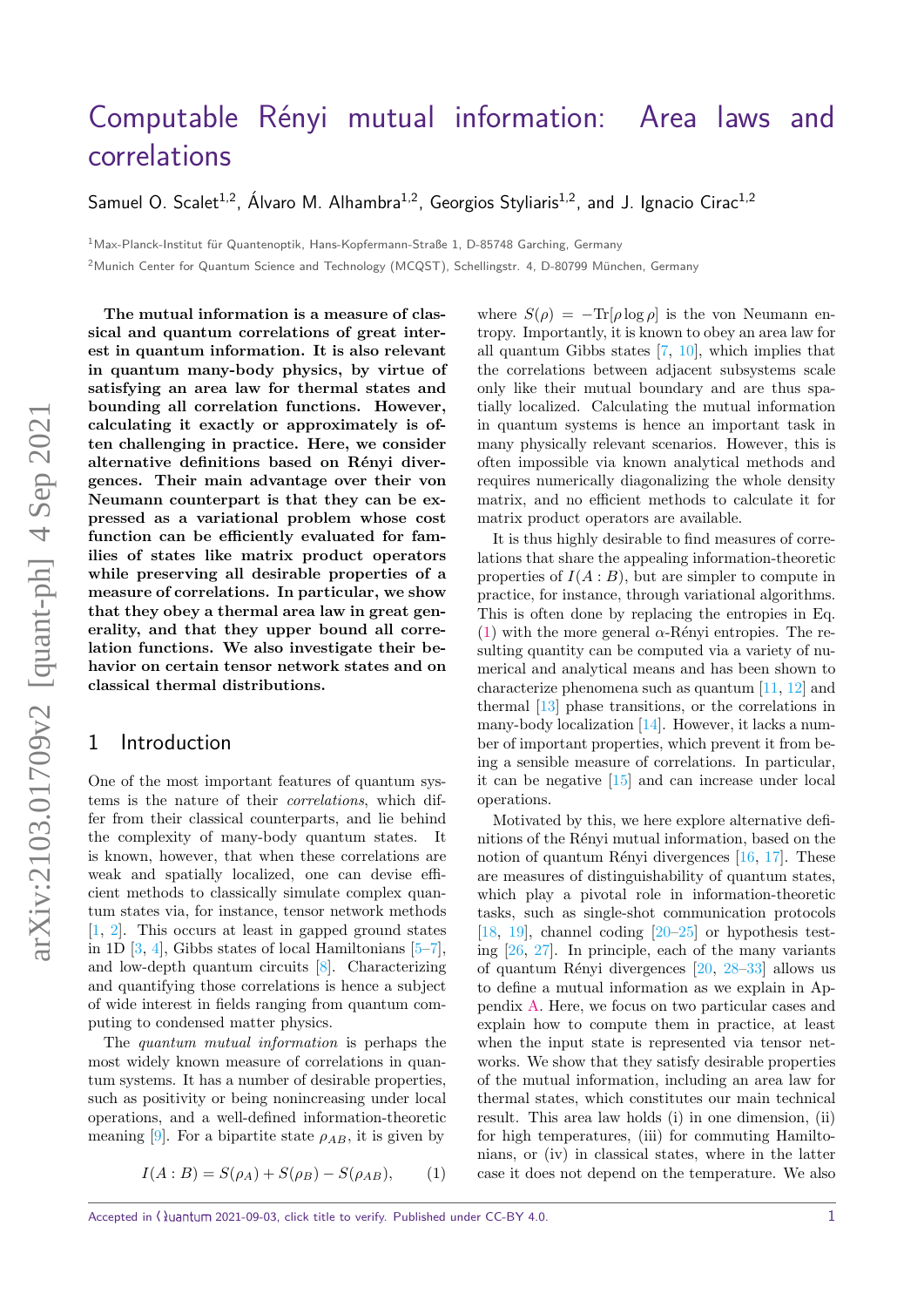<span id="page-1-1"></span>

|                                | $I_{\infty}(A:B)$ | $I_{\alpha}^{\mathbb{M}}(A:B)$ |
|--------------------------------|-------------------|--------------------------------|
| Nonnegative                    |                   |                                |
| Nonincreasing under LO         |                   |                                |
| Thermal area laws:             |                   |                                |
| One dimension                  |                   |                                |
| High temperature               |                   |                                |
| Commuting                      |                   |                                |
| Classical $\beta$ -independent |                   | $\alpha = 2$                   |
| PEPDO area law                 |                   | $\alpha = 2$                   |
| Bound on correlations          |                   |                                |

Table 1: Table of properties for the proposed Rényi mutual informations defined in Section [2.](#page-1-0)

show that, like  $I(A : B)$ , they bound all correlation functions, and that one of them yields by construction an area law for a broad class of tensor network states. Our results are summarized in Table [1.](#page-1-1)

The manuscript is structured as follows. In Section [2,](#page-1-0) we discuss the definitions of Rényi mutual information and their relevant variational expressions. In Section [3,](#page-2-0) we show the thermal area law and explain the regimes in which it applies. Then, in Section [4](#page-4-0) we bound its behavior for certain tensor network states, and in Section [5,](#page-4-1) we explain that any one of these measures upper bounds all correlation functions. The technical proofs, as well as further details, can be found in the Appendix.

# <span id="page-1-0"></span>2 Definitions of Rényi mutual information

We consider a quantum system on a finite lattice  $\Lambda \subset \mathbb{Z}^D$  with local Hilbert spaces  $\mathbb{C}^d$ . For a quantum state  $\rho$ , we denote its reduced density matrices on subsystems  $A, B \subset \Lambda$  as  $\rho_A$  and  $\rho_B$  respectively.

Apart from [\(1\)](#page-0-0), the quantum mutual information is also given by the following equivalent expressions

$$
I(A:B) = D(\rho_{AB} || \rho_A \otimes \rho_B)
$$
 (2a)

$$
= \min_{\sigma_B} D(\rho_{AB} \| \rho_A \otimes \sigma_B)
$$
 (2b)

with the Umegaki relative entropy  $D(\rho||\sigma)$  = Tr[ $\rho$  log  $\rho - \rho$  log  $\sigma$ ]. This quantity is nonnegative and cannot increase under local operations on both *A* and *B*. These properties follow, respectively, from the positivity of the relative entropy, and its contractivity under CPTP maps, i.e., the data-processing inequality. To obtain Rényi versions of the mutual information, one can then generalize any one of Eq.  $(1)$ ,  $(2a)$  and [\(2b\)](#page-1-3). However, each of them yields a different definition, which are no longer equivalent.

#### 2.1 Rényi entropies

Starting from [\(1\)](#page-0-0) and replacing the von Neumann entropies in the definition of the mutual information by the Rényi entropies  $S_\alpha(\rho) = (1 - \alpha)^{-1} \log Tr[\rho^\alpha]$ , one obtains

<span id="page-1-4"></span>
$$
I_{\alpha}(A:B) = S_{\alpha}(\rho_A) + S_{\alpha}(\rho_B) - S_{\alpha}(\rho_{AB}).
$$
 (3)

For integer values of  $\alpha$ , this definition contains only integer powers and traces of the density matrices. This feature makes it easily computable in many physically relevant situations. Analytically, an important example is the *replica trick*  $[34, 35]$  $[34, 35]$  $[34, 35]$ , which has been used to calculate  $S_\alpha$  in a conformal field theory for integer values of  $\alpha$  (see [\[36](#page-5-26)[–38\]](#page-5-27) for calculations of  $I_{\alpha}(A:B)$ . The same method has been used to calculate certain Rényi entropies and trace distances  $[39, 40]$  $[39, 40]$  $[39, 40]$ ). It can also be calculated exactly for free fermions [\[41\]](#page-5-30). Numerically, it is efficiently computable when the state  $\rho$  is represented by a matrix product density operator (MPDO) [\[42\]](#page-5-31), or by quantum Monte Carlo methods [\[43](#page-5-32)[–46\]](#page-6-1).

However, this definition lacks several of the important properties of  $I(A : B)$ . For instance, it can be negative in physically relevant situations [\[15\]](#page-5-13). We show in appendix [B](#page-7-0) that this can, in fact, happen in a very simple scenario: the thermal state of a classical Ising chain with an external field. To do so, we calculate the mutual information arising from Eq. [\(3\)](#page-1-4) analytically in the thermodynamic limit using transition matrices and show that for a sufficiently weak antiferromagnetic coupling it takes negative values. Moreover, its negativity implies that it cannot be nonincreasing under local operations in general: tracing out the *A* system is a local operation that can increase  $I_{\alpha}(A:B)$  from a negative value to zero.

#### 2.2 Maximal Rényi divergence

<span id="page-1-2"></span>A possible strategy to obtain a Rényi mutual information, which inherits the desirable properties of  $I(A:B)$ , is to invoke one of its equivalent definitions in terms of relative entropy (also known as *divergence*) and directly extend the latter to the Rényi case. For applications in quantum communication, it is common to generalize Eq.  $(2b)$ , e.g., see [\[17\]](#page-5-15). However, let us here start from Eq. [\(2a\)](#page-1-2). To do so, we introduce the important *maximal* Rényi divergence  $[47]$ . Given quantum states  $\rho$  and  $\sigma$ , it is defined as [\[31\]](#page-5-33)

<span id="page-1-5"></span>
$$
D_{\infty}(\rho \| \sigma) = \log \inf \{ \lambda : \rho \le \lambda \sigma \}, \tag{4}
$$

<span id="page-1-3"></span>which, in turn, yields a definition of a Rényi mutual information as  $I_{\infty}(A : B) = D_{\infty}(\rho_{AB}|| \rho_A \otimes \rho_B)$ . The latter is nonnegative and cannot increase under local operations, where the last property follows from the data-processing inequality of the divergence under CPTP maps  $\mathcal{E}$  [\[17\]](#page-5-15), i.e.,  $D_{\infty}(\mathcal{E}(\rho) \| \mathcal{E}(\sigma)) \leq D_{\infty}(\rho \| \sigma)$ .

This quantity has two important features. The first is that it can be approximated when the arguments are matrix product operators. We can rewrite Eq. [\(4\)](#page-1-5) as

<span id="page-1-6"></span>
$$
D_{\infty}(\rho \|\sigma) = \log \inf \{ \lambda : \inf_{|\psi\rangle} \langle \psi | \lambda \sigma - \rho | \psi \rangle \ge 0 \}. \tag{5}
$$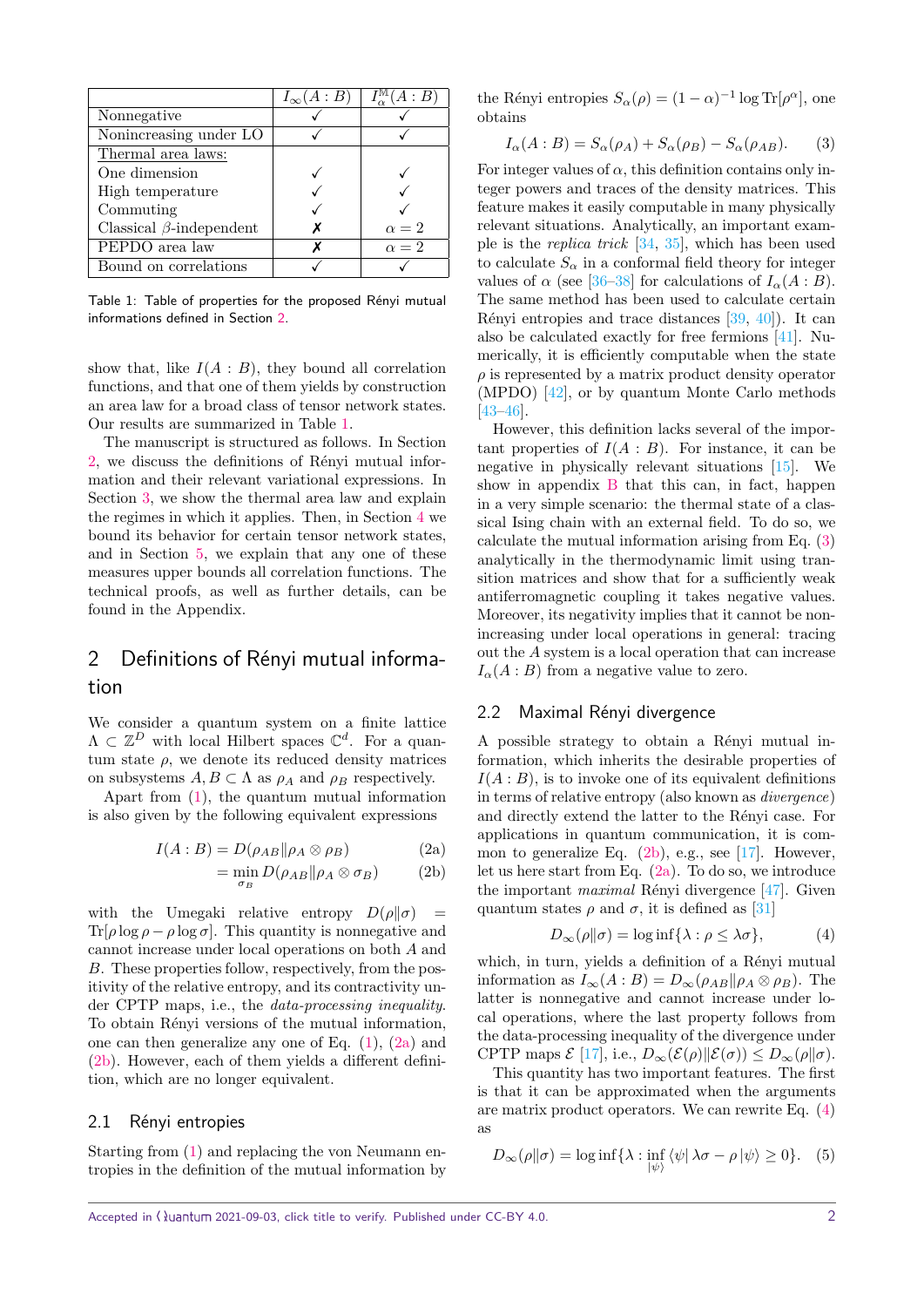It is then possible to approximate the braket in Eq. [\(5\)](#page-1-6) using the DMRG algorithm [\[48\]](#page-6-3). While convergence is not guaranteed, it can be checked whether it approaches a limit with increasing bond dimension of  $|\psi\rangle$ , indicating that the infimum has been well approximated. The minimal  $\lambda$  can then be determined using a binary search. A potential difficulty is that determining whether an MPO is positive is an NP-hard problem [\[49\]](#page-6-4) and calculating  $D_{\infty}$  involves determining the positivity of the MPO  $\lambda \rho_A \otimes \rho_B - \rho$ . As this problem has additional structure it might still be efficiently solvable in practice. This is supported by its similarty with the usual target of the the DMRG algorithm, which is finding the lowest eigenvalue of a particular MPO *H*

$$
\inf_{|\psi\rangle} \langle \psi | H | \psi \rangle. \tag{6}
$$

This has been employed succesfully in many cases, despite also solving an instance of the NP-hard problem of positivity, as a nonnegative smallest eigenvalue is equivalent to a nonnegative state  $[50-53]$  $[50-53]$ . In fact, the ground state problem is even QMA-hard [\[54\]](#page-6-7).

The second important feature is that it upper bounds all Rényi divergences that fulfill the dataprocessing inequality [\[16\]](#page-5-14). This is relevant since, as we show below, it follows a thermal area law, which automatically extends to all known divergences.

We briefly comment on the generalization using Eq. [\(2b\)](#page-1-3) instead. This yields another possible definition of R´enyi mutual information, which in fact has an operational interpretation in communication theory as the communication cost of entanglement-assisted one-shot communication protocols [\[18,](#page-5-16) [19\]](#page-5-17). However, the additional optimization makes the quantity more difficult to handle both computationally and analytically, and hence less suited for our present purpose. Nevertheless, our area laws also apply to this quantity as it is by definition smaller than  $I_{\infty}$ .

#### 2.3 Measured Rényi divergence

We now present another quantity that can be efficiently computed numerically via variational algorithms. For classical states, i.e., probability distributions  $P$  and  $Q$ , the Rényi divergence is defined as  $[55]$ 

<span id="page-2-2"></span>
$$
D_{\alpha}(P||Q) = \frac{1}{\alpha - 1} \log \sum_{x} P(x)^{\alpha} Q(x)^{1 - \alpha}.
$$
 (7)

From this, the *measured Rényi divergence* is defined as [\[56\]](#page-6-9)

$$
D_{\alpha}^{\mathbb{M}}(\rho \| \sigma) = \sup_{(\chi,M)} D_{\alpha}(P_{\rho,M} \| P_{\sigma,M}), \tag{8}
$$

with a supremum over all possible POVM measurements  $M$  and  $P_{\cdot,M}$  the post measurement states, i.e., the respective probability distributions over the measurement outcomes.  $\chi$  is the set of measurement outcomes, whose size can vary. We denote the corresponding mutual information by  $I_{\alpha}^{\mathbb{M}}(A : B)$  =  $D_{\alpha}^{\mathbb{M}}(\rho_{AB}||\rho_A \otimes \rho_B)$ . Like  $I(A : B)$  and  $I_{\infty}(A : B)$ , this mutual information is positive and does not increase under local operations. Moreover,  $D_{\alpha}^{\mathbb{M}} \leq D_{\infty}$ for all  $\alpha$ , so all thermal area laws for  $I_{\infty}(A : B)$  also apply to  $I_{\alpha}^{\mathbb{M}}(A:B)$ .

The interest of this quantity stems from the following variational expression for  $\alpha > 1$  [\[56\]](#page-6-9)

<span id="page-2-1"></span>
$$
D_{\alpha}^{\mathbb{M}}(\rho \| \sigma) = \frac{1}{\alpha - 1} \log \sup_{\omega > 0} \alpha \text{Tr}[\rho \omega^{\alpha - 1}] + (1 - \alpha) \text{Tr}[\sigma \omega^{\alpha}].
$$
\n(9)

Again assuming the states to be given as MPDOs, this is an optimization in which the target function only contains products and traces of MPDOs, which can be efficiently computed for integer values of *α >* 1 with DMRG-type algorithms. In general, this can be done by optimizing over the matrix product operators with purifications to enforce the positivity constraint.

For  $\alpha = 2$ , we give an explicit expression for the optimizer. The positivity constraint can be dropped as there cannot be an optimizer with negative eigenvalues. Using a vectorized notation  $|i\rangle\langle j| \rightarrow |i\rangle|j\rangle$ , we then obtain (see Appendix [C.1\)](#page-9-0)

<span id="page-2-3"></span>
$$
|\omega\rangle = \frac{1}{2} \frac{1}{\sigma \otimes 1 + 1 \otimes \sigma} |\rho\rangle.
$$
 (10)

A direct calculation of *ω* from this is inefficient due to the inverse involved, but one can instead determine  $\omega$  variationally by minimizing  $||2(\sigma \otimes 1 + 1 \otimes$  $\sigma$ )| $\omega$ } – | $\rho$ }||<sup>2</sup><sub>2</sub>, which is a quadratic expression in  $|\omega\rangle$ and thus, again, it can be obtained using DMRG-like algorithms. For other values of  $\alpha$  the derivative of Eq. [\(9\)](#page-2-1) is not linear in  $\omega$  and hence no such simple expression for the optimizer can be given.

As we will see in the following sections, the 2 measured Rényi mutual informations also fulfills all of the properties in the following chapters and may therefore be considered to be the most useful out of the measured Rényi mutual informations.

#### <span id="page-2-0"></span>3 Thermal area laws

In this section we present our main technical results: area laws for the Rényi mutual information in thermal states of local Hamiltonians. In the following, we consider a subset of a lattice A and its complement B. The Hamiltonian is split into three parts

$$
H = H_A + H_B + H_I, \tag{11}
$$

such that  $H_A$ ,  $H_B$  have support in *A* and *B* respectively, and  $H_I$  is the interaction term. We consider thermal states  $\rho = \exp(-\beta H)/Z$ , where the partition function is defined as  $Z = \text{Tr}[e^{-\beta H}]$ . We assume that *H* consists of local, finite-range terms  $H = \sum h_i$ ,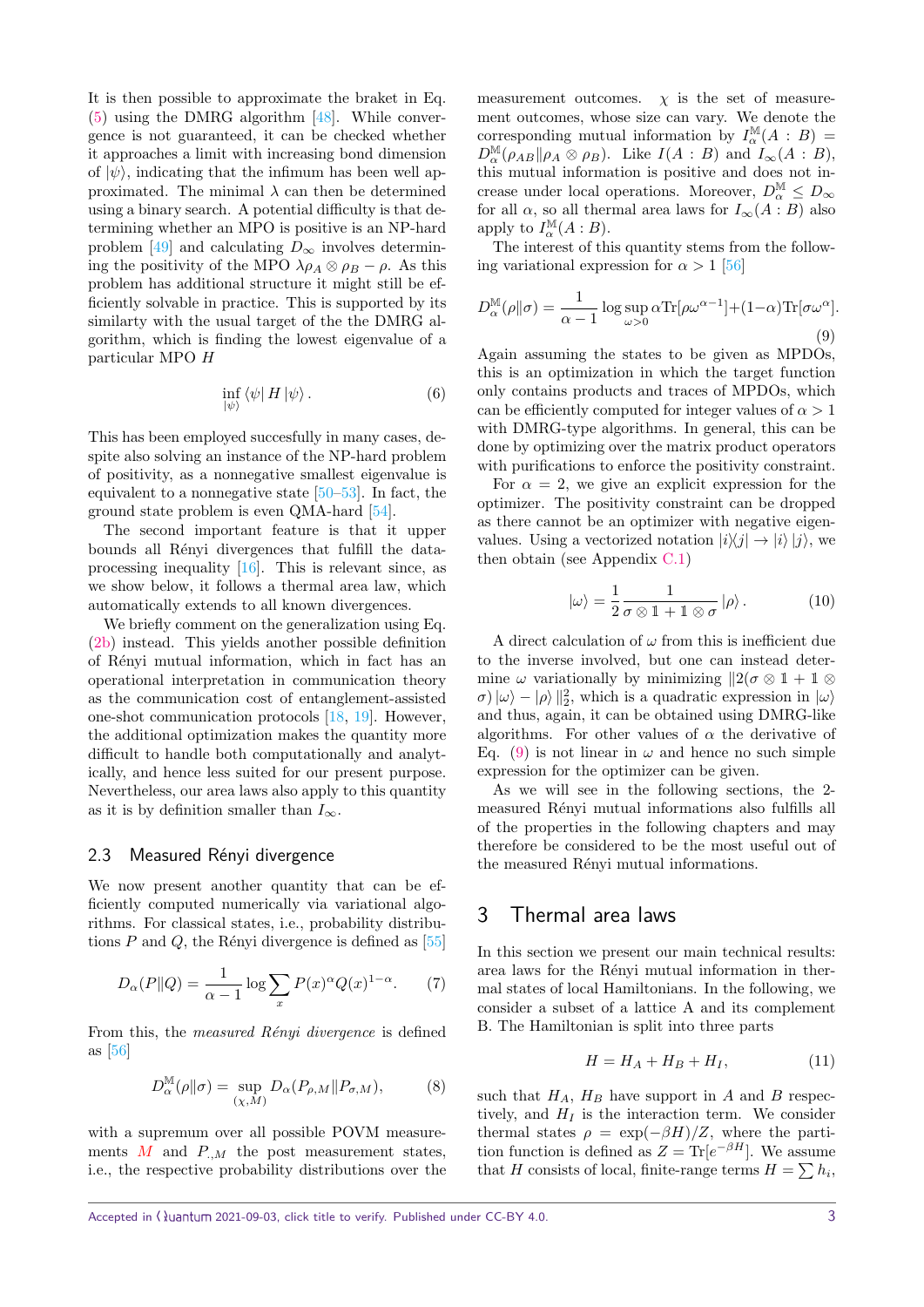where each  $h_i$  is supported on at most  $k$  sites and is bounded such that  $\sup_x \sum_{\text{supp}(h_i) \ni x} ||h_i|| = J < \infty$ . Consequently,  $||H_I||$ , which contains only those local terms that have support in *A* and *B*, scales with the size of the boundary. We further define  $\partial A = \{x \in$ *A* :  $\exists h_i$  s.t.  $x \in \text{supp}(h_i) \land B \cap \text{supp}(h_i) \neq \emptyset$  as the boundary of *A*, which is such that there are no terms with support in both  $A \setminus \partial A$  and *B*. Notice that in 1D,  $|\partial A| \propto$  const., independent of the system size.

We first introduce a technical lemma, which allows us to prove area laws in several special cases.

<span id="page-3-0"></span> ${\bf Lemma \ \ 1. \ \ } Let \ \ E_\beta \ = \ e^{-\beta(H_A+H_B)}e^{\beta H}. \quad For \ \ any$ *Hamiltonian defined as above, the maximal R´enyi mutual information of a thermal state fulfills*

$$
I_{\infty}(A:B) \le \beta ||H_I|| + \log \left( ||E_{\beta/2}||^2 ||E_{\beta/2}^{-1}||^4 \right). \tag{12}
$$

The proof is in Appendix [C.2.](#page-10-0) While the first term of the RHS directly scales with the boundary and corresponds to the result in [\[10\]](#page-5-8), one still needs to bound the additional second term.

In the case of a commuting Hamiltonian, we have  $E_{\beta} = e^{\beta H_I}$  straightforwardly, and thus we find:

<span id="page-3-3"></span>**Theorem 1** (Commuting Hamiltonian)**.** *For*  $[H, H_A + H_B] = 0$  *it holds that* 

$$
I_{\infty}(A:B) \le 4\beta \|H_I\|.\tag{13}
$$

For Hamiltonians with non-commuting terms, it is no longer possible to cancel the bulk contributions in  $E_\beta$  directly, but the norm can still be bounded in many cases.

In 1D systems, we use a lemma from [\[57\]](#page-6-10) (section 2.3.1 and Theorem 3.1) based on previous work by Araki [\[58\]](#page-6-11). The setting here is a finite bipartite chain  $A = [-N/2, a], B = [a+1, N/2]$  with a cut after some site *a*.

<span id="page-3-1"></span>**Lemma 2.** *Let*  $H = \sum_{i=-N/2}^{N/2} h_i$  *be a 1D Hamiltonian with h<sup>i</sup> having support on at most l continuous* sites. Define  $H_A = \sum_{\text{supp}(h_i) \subset A} h_i$  and  $H_B$  analo*gously. Then,*

$$
\max\{\|E_{\beta}\|, \|E_{\beta}^{-1}\|\} \le \exp\left(\frac{1}{2}f(\beta, J, l)\exp(f(\beta, J, l))\right)
$$
  
where  $f(\beta, J, l) = 4\beta J l^2 e^{1+4\beta J l}.$  (14)

This bound is no longer linear in *β* and the interaction strength, but it still proves the following area law, as it is independent of the size of *A* and *B*.

**Theorem 2** (One dimension). In 1D, the Rényi mu*tual information is bounded as:*

$$
I_{\infty}(A:B) \le 4f(\beta, J, l) \exp(f(\beta, J, l)) \tag{15}
$$

In higher dimensions, we can use an imaginary-time Lieb-Robinson bound for high temperatures [\[59](#page-6-12)[–62\]](#page-6-13).

<span id="page-3-2"></span>**Lemma 3.** *On a D-dimensional lattice, we have*

$$
\log(\|E_{\beta}\|) \le -\log(1 - 2\beta Jk)|\partial A|/(2k) \qquad (16)
$$

*if*  $2\beta Jk < 1$  *and the same bound holds for*  $||E_{\beta}^{-1}||$ .

We give the proof in Appendix [C.3.](#page-11-0) This results in our last area law based on Lemma [1:](#page-3-0)

**Theorem 3** (Any dimension at high temperature)**.** *In the setting of the previous lemma and for*  $\beta Jk < 1$ , *we have*

$$
I_{\infty}(A:B) \le -4\log(1 - \beta Jk)|\partial A|/k. \tag{17}
$$

Both Lemmas [2](#page-3-1) and [3,](#page-3-2) use an imaginary timeordered integral to bound the norm of  $E_\beta$ , as

$$
||E_{\beta}|| = ||e^{-\beta(H_A + H_B)} e^{\beta H}||
$$
  
\n
$$
\leq \exp\left(\int_0^{\beta} ||e^{x(H_A + H_B)} H_I e^{-x(H_A + H_B)}|| dx\right),
$$
 (18)

which follows from the Dyson series and the triangle inequality. The same bound holds for the inverse operator  $E_{\beta}^{-1}$  with  $(H_A + H_B)$  replaced by *H* on the right-hand side. The operator in the norm corresponds to an imaginary time evolution of  $H_I$ , which can be approximated with a Taylor series.

This technique cannot be used to extend the area law to arbitrary dimensions and temperatures because there exists a 2D lattice Hamiltonian such that for sufficiently small temperatures the quantity *k*<sup>*xH</sup> Ae*<sup>−*xH*</sup> |*i* / |*A* |*i* diverges in the thermodynamic</sup> limit [\[63,](#page-6-14) [64\]](#page-6-15). As pointed out in [\[64\]](#page-6-15) this bound can be extended to the Bethe lattice, which can be seen as an intermediate case between one and higher dimension.

As already mentioned, the previous theorems also extend to all measured Rényi mutual informations.

Let us now comment on the thermal area law for classical systems. For them, an area law for the mutual information independent of temperature and energy was shown in [\[10\]](#page-5-8). The idea behind it is the Markov property of classical thermal states, which reads  $P(x_A|x_B) = P(x_A|x_{\partial B})$ , where again the boundaries are defined as above such that there is no interaction between *A* and *B* \ *∂B* and vice-versa. This means that all correlations between *A* and *B* are mediated through *∂B* and also implies that the correlations cluster at the boundary, in the sense that  $I(A : B) = I(\partial A : \partial B)$ . This leads to a bound that only depends on the dimension of the boundary.

This latter equality also holds for the Rényi mutual information defined using Rényi divergences, which allows for the following extension.

<span id="page-3-4"></span>**Theorem 4** (Classical temperature-independent thermal area law)**.** *For a classical system with local dimension d, we have*

$$
I_{\alpha}^{\mathbb{M}}(A:B) \le (|\partial A| + |\partial B|) \log d \qquad (19)
$$

*for*  $\alpha \in (0,1) \cup (1,2]$ *.* 

*,*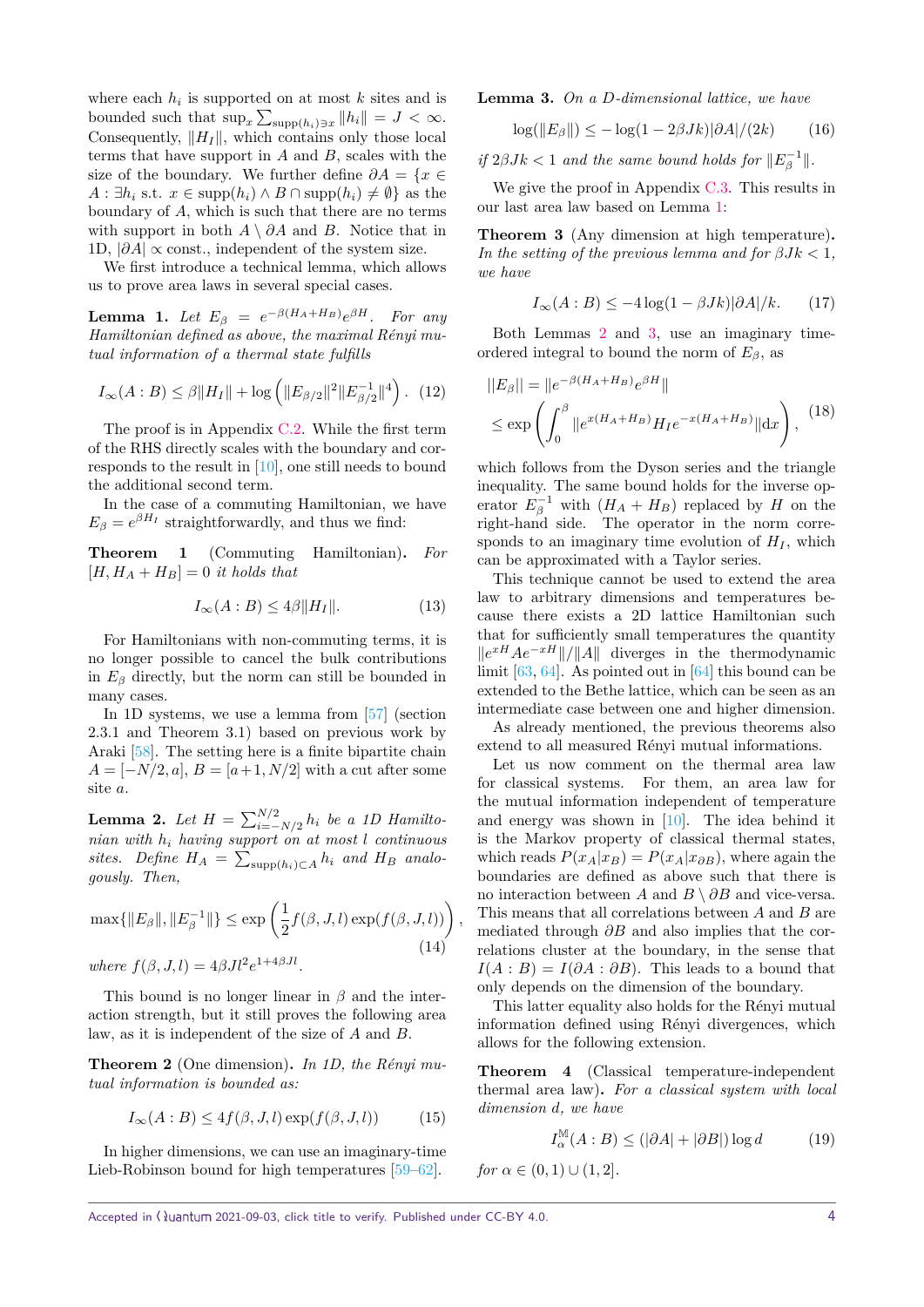Note that in the classical case the measured mutual information coincides with the analogous definition from Eq. [\(7\)](#page-2-2). The proof, which uses the fact that every probability distribution majorizes the flat distribution, is given in Appendix [C.4.](#page-12-0) A challenge in the Rényi case is that for fixed system size the mutual information is no longer bounded in general, but only for  $\alpha \leq 2$ . A simple example for two bits shows that it can be arbitrarily large for  $\alpha > 2$ , and by extension for  $I_{\infty}$  (see Appendix [C.4\)](#page-12-0), in which case we can only give the temperature-dependent Theorem [1.](#page-3-3)

# <span id="page-4-0"></span>4 Rényi mutual information on tensor network states

Matrix product states and also their higher dimensional analog projected entangled pair states (PEPS) [\[65\]](#page-6-16), have by construction a small bipartite entanglement entropy, bounded by the logarithm of the bond dimension *D* times the number of neighboring pairs across the boundary of the bipartition. The same holds for their mutual information, as for pure states it is equal to twice their entanglement entropy.

A natural question is whether this extends to the mutual information of projected entangled pair density operators (PEPDOs), their mixed state analog [\[2\]](#page-5-1). In [\[10\]](#page-5-8), this question was answered positively for the mutual information  $I(A:B)$ , using the additional assumption that the PEPDO has a local purification. This means that there exists a PEPS with a physical and an ancilla index of equal dimension on every site, whose partial trace over the ancillas equals the PEPDO*[1](#page-4-2)* .

This result can be extended to the measured Rényi mutual information for a limited range of  $\alpha$  (see Appendix [C.5\)](#page-13-0):

<span id="page-4-4"></span>**Theorem 5.** *For a PEPDO with local purification, bond dimension D, and* |*∂A*| *the number of bonds between A and B, it holds*

$$
I_{\alpha}^{\mathbb{M}}(A:B) \le 2|\partial A| \log D \tag{20}
$$

*for*  $\alpha \in (0,1) \cup (1,2]$ *.* 

This can be proven by first noticing that the problem is equivalent to the pure state case if one considers the purification. Then, the trace over the ancillas of the PEPS, which yields the PEPDO, does not increase the mutual information as it is a local operation. The remaining step is to compute the mutual information of a pure state  $\rho = |\psi\rangle\langle\psi|$  and relate it to an entropy of the subsystems. This is similar to the von Neumann case, where  $I(A:B) = 2S(\rho_A)$ . The entropy of the marginal is then bounded by the logarithm of the number of Schmidt values of the decomposition into

<span id="page-4-2"></span><sup>1</sup>Notice that not all PEPDOs admit such description [\[66,](#page-6-17) [67\]](#page-6-18).

*A* and *B*, which yields the desired bound. We give an analog proof for the Rényi mutual information in Appendix [C.5](#page-13-0) valid for  $\alpha \leq 2$ . For  $\alpha > 2$  we present a simple counterexample on 2 qubits  $(D = |\partial A| = 2)$ with arbitrarily large measured Rényi mutual information in the appendix.

## <span id="page-4-1"></span>5 Correlation functions

The mutual information quantifies both classical and quantum correlations [\[9\]](#page-5-7). Therefore, it seems intuitive that it should also impose a bound on correlation functions, given by  $\mathcal{C}(M_A, M_B) := \langle M_A M_B \rangle \langle M_A \rangle \langle M_B \rangle$  for observables  $M_A$ ,  $M_B$  supported on *A*, *B* respectively. This was established for *I*(*A* : *B*) in  $[10]$ . We here extend this proof to the Rényi case, by showing that

<span id="page-4-3"></span>
$$
I_{\alpha}^{\mathbb{M}}(A:B) \ge \frac{\min\{1,\alpha\}\mathcal{C}(M_A, M_B)^2}{2\|M_A\|^2\|M_B\|^2}.
$$
 (21)

The bound trivially extends to all other quantum Rényi divergences that fulfill the data-processing inequality.

The key technical result is a generalization of the quantum Pinsker's inequality:

<span id="page-4-5"></span>**Lemma 4.** *For*  $\alpha \in (0,1) \cup (1,\infty)$  *we have* 

$$
\min\{1,\alpha\}\frac{1}{2}\|\rho-\sigma\|_1^2 \le D_{\alpha}^{\mathbb{M}}(\rho\|\sigma). \tag{22}
$$

The proof in Appendix [C.6](#page-15-0) uses the same argument as for the relative entropy  $D(\rho||\sigma)$ , where the data-processing inequality is applied to a binary measurement [\[68\]](#page-6-19). The known equivalent classical result [\[69\]](#page-6-20) can then be applied to the measurement outcome. The bound on the correlations Eq. [\(21\)](#page-4-3) follows using  $||X||_1 \geq Tr[XY]/||Y||$ , exactly as in [\[10\]](#page-5-8).

#### 6 Conclusion

We have given alternative definitions of the mutual information. We have shown that, as a measure of bipartite correlations, they satisfy a number of desirable properties, including area laws for thermal states.

As a main advantage over the von Neumann mutual information, we provide DMRG like algorithms to compute these quantities. This should help to characterize correlations in mixed states in a more rigorous way than with the previously used  $I_\alpha$ . It would be interesting for future numerical studies to evaluate the performance of this algorithm.

These Rényi mutual information measures differ from the widely used definition of Eq. [\(3\)](#page-1-4), which has nonetheless found applications in, for instance, analyzing thermal phase transitions [\[13\]](#page-5-11). Our results do not rule out the possibility that  $I_{\infty}(A : B)$  has a wildly different behavior (such as a volume law) at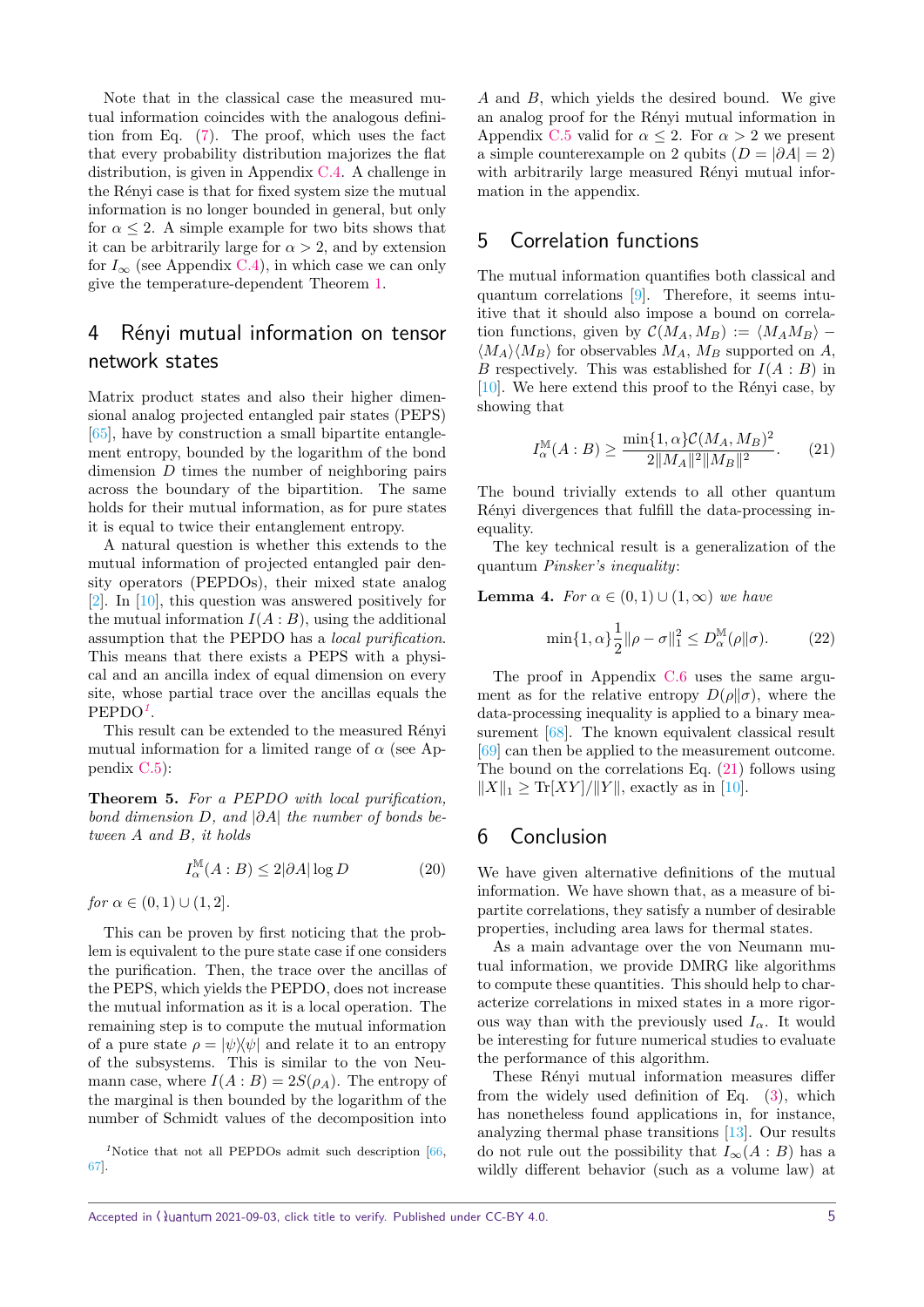thermal criticality, which occurs at low temperatures when  $D > 1$ . It would be interesting to study whether singularities in it appear at phase transition points or an area law holds with full generality.

These quantities may be a useful measure of correlations beyond thermal states, such as in dissipative dynamics, quantum quenches, and non-equilibrium steady states. We hope that our results motivate their study in the wider context of quantum many-body systems. An interesting future question is whether the smallness of any of these quantities guarantees an efficient approximation of mixed states via tensor networks, similar to how the Rényi entanglement entropy guarantees MPS approximations in the pure state case [\[3\]](#page-5-2). The Rényi entanglement of purification is known to play such a role [\[70\]](#page-6-21), but is hard to calculate in practice.

## Acknowledgments

The authors acknowledge useful discussions with Angela Capel and a useful comment by Aleksandr Av- ´ doshkin. Á.M.A, G.S., and J.I.C. acknowledge funding from ERC Advanced Grant QUENOCOBA under the EU Horizon 2020 program (Grant Agreement No. 742102) and within the D-ACH Lead-Agency Agreement through project No. 414325145 (BEYOND C).

### References

- <span id="page-5-0"></span>[1] J. Eisert, [arXiv:1308.3318 \[quant-ph\]](https://arxiv.org/abs/1308.3318) .
- <span id="page-5-1"></span>[2] I. Cirac, D. Perez-Garcia, N. Schuch, and F. Verstraete, [arXiv:2011.12127 \[quant-ph\]](https://arxiv.org/abs/2011.12127) .
- <span id="page-5-2"></span>[3] F. Verstraete and J. I. Cirac, [Phys. Rev. B](https://doi.org/10.1103/PhysRevB.73.094423) 73, [094423 \(2006\).](https://doi.org/10.1103/PhysRevB.73.094423)
- <span id="page-5-3"></span>[4] M. B. Hastings, [J. Stat. Mech.](https://doi.org/10.1088/1742-5468/2007/08/p08024) 2007, P08024 [\(2007\).](https://doi.org/10.1088/1742-5468/2007/08/p08024)
- <span id="page-5-4"></span>[5] M. B. Hastings, Phys. Rev. B 73[, 085115 \(2006\).](https://doi.org/10.1103/PhysRevB.73.085115)
- [6] A. Molnar, N. Schuch, F. Verstraete, and J. I. Cirac, Phys. Rev. B 91[, 045138 \(2015\).](https://doi.org/10.1103/PhysRevB.91.045138)
- <span id="page-5-5"></span>[7] T. Kuwahara, A. M. Alhambra, and A. Anshu, Phys. Rev. X 11[, 011047 \(2021\).](https://doi.org/10.1103/PhysRevX.11.011047)
- <span id="page-5-6"></span>[8] G. Vidal, [Phys. Rev. Lett.](https://doi.org/10.1103/PhysRevLett.91.147902) 91, 147902 (2003).
- <span id="page-5-7"></span>[9] B. Groisman, S. Popescu, and A. Winter, [Phys.](https://doi.org/10.1103/PhysRevA.72.032317) Rev. A 72[, 032317 \(2005\).](https://doi.org/10.1103/PhysRevA.72.032317)
- <span id="page-5-8"></span>[10] M. M. Wolf, F. Verstraete, M. B. Hastings, and J. I. Cirac, [Phys. Rev. Lett.](https://doi.org/10.1103/PhysRevLett.100.070502) 100, 070502 (2008).
- <span id="page-5-9"></span>[11] F. Alcaraz and M. Rajabpour, [Phys. Rev. B](https://doi.org/10.1103/physrevb.90.075132) 90, [075132 \(2014\).](https://doi.org/10.1103/physrevb.90.075132)
- <span id="page-5-10"></span>[12] J.-M. Stéphan, Phys. Rev. B 90[, 045424 \(2014\).](https://doi.org/10.1103/physrevb.90.045424)
- <span id="page-5-11"></span>[13] R. R. P. Singh, M. B. Hastings, A. B. Kallin, and R. G. Melko, [Phys. Rev. Lett.](https://doi.org/10.1103/PhysRevLett.106.135701) 106, 135701 [\(2011\).](https://doi.org/10.1103/PhysRevLett.106.135701)
- <span id="page-5-12"></span>[14] M. C. Bañuls, N. Y. Yao, S. Choi, M. D. Lukin, and J. I. Cirac, Phys. Rev. B 96[, 174201 \(2017\).](https://doi.org/10.1103/PhysRevB.96.174201)
- <span id="page-5-13"></span>[15] M. Kormos and Z. Zimborás, [J. Phys. A: Math.](https://doi.org/10.1088/1751-8121/aa70f6) Theor. 50[, 264005 \(2017\).](https://doi.org/10.1088/1751-8121/aa70f6)
- <span id="page-5-14"></span>[16] M. Tomamichel, [Quantum Information Process](https://doi.org/10.1007/978-3-319-21891-5)[ing with Finite Resources](https://doi.org/10.1007/978-3-319-21891-5) (Springer International Publishing, 2016).
- <span id="page-5-15"></span>[17] S. Khatri and M. M. Wilde, [arXiv:2011.04672](https://arxiv.org/abs/2011.04672) [\[quant-ph\]](https://arxiv.org/abs/2011.04672) .
- <span id="page-5-16"></span>[18] M. Berta, M. Christandl, and R. Renner, [Com](https://doi.org/10.1007/s00220-011-1309-7)[mun. Math. Phys.](https://doi.org/10.1007/s00220-011-1309-7) 306, 579 (2011).
- <span id="page-5-17"></span>[19] A. Anshu, V. K. Devabathini, and R. Jain, [Phys.](https://doi.org/10.1103/PhysRevLett.119.120506) Rev. Lett. 119[, 120506 \(2017\).](https://doi.org/10.1103/PhysRevLett.119.120506)
- <span id="page-5-18"></span>[20] M. M. Wilde, A. Winter, and D. Yang, [Commun.](https://doi.org/10.1007/s00220-014-2122-x) [Math. Phys.](https://doi.org/10.1007/s00220-014-2122-x) 331, 593 (2014).
- [21] M. Mosonyi, [IEEE Trans. Inf. Theory](https://doi.org/10.1109/tit.2015.2417877) 61, [2997–3012 \(2015\).](https://doi.org/10.1109/tit.2015.2417877)
- [22] F. Leditzky, M. M. Wilde, and N. Datta, [J. Math.](https://doi.org/10.1063/1.4960099) Phys. 57[, 082202 \(2016\).](https://doi.org/10.1063/1.4960099)
- [23] M. Mosonyi and T. Ogawa, [Commun. Math.](https://doi.org/10.1007/s00220-017-2928-4) Phys. 355[, 373–426 \(2017\).](https://doi.org/10.1007/s00220-017-2928-4)
- [24] D. Ding and M. M. Wilde, [Probl. Inf. Transm.](https://doi.org/10.1134/s0032946018010015) 54[, 1–19 \(2018\).](https://doi.org/10.1134/s0032946018010015)
- <span id="page-5-19"></span>[25] K. Fang and H. Fawzi, [arXiv:1909.05758 \[quant](https://arxiv.org/abs/1909.05758)[ph\]](https://arxiv.org/abs/1909.05758) .
- <span id="page-5-20"></span>[26] M. Mosonyi and T. Ogawa, [Commun. Math.](https://doi.org/10.1007/s00220-014-2248-x) Phys. 334[, 1617–1648 \(2014\).](https://doi.org/10.1007/s00220-014-2248-x)
- <span id="page-5-21"></span>[27] M. Hayashi and M. Tomamichel, [J. Math. Phys.](https://doi.org/10.1063/1.4964755) 57[, 102201 \(2016\).](https://doi.org/10.1063/1.4964755)
- <span id="page-5-22"></span>[28] D. Petz, [Rep. Math. Phys.](https://doi.org/https://doi.org/10.1016/0034-4877(86)90067-4) **23**, 57 (1986).
- <span id="page-5-34"></span>[29] M. Müller-Lennert, F. Dupuis, O. Szehr, S. Fehr. and M. Tomamichel, [J. Math. Phys.](https://doi.org/10.1063/1.4838856) 54, 122203 [\(2013\).](https://doi.org/10.1063/1.4838856)
- <span id="page-5-35"></span>[30] K. Matsumoto, in [Reality and Measurement in](https://doi.org/https://doi.org/10.1007/978-981-13-2487-1) [Algebraic Quantum Theory](https://doi.org/https://doi.org/10.1007/978-981-13-2487-1), edited by M. Ozawa, J. Butterfield, H. Halvorson, M. Rédei, Y. Kitajima, and F. Buscemi (Springer Singapore, Singapore, 2018) pp. 229–273.
- <span id="page-5-33"></span>[31] N. Datta, [IEEE Trans. Inf. Theory](https://doi.org/10.1109/tit.2009.2018325) 55, 2816–2826 [\(2009\).](https://doi.org/10.1109/tit.2009.2018325)
- [32] K. M. R. Audenaert and N. Datta, [Journal of](https://doi.org/10.1063/1.4906367) [Mathematical Physics](https://doi.org/10.1063/1.4906367) 56, 022202 (2015).
- <span id="page-5-23"></span>[33] H. Fawzi and O. Fawzi, Quantum 5[, 387 \(2021\).](https://doi.org/10.22331/q-2021-01-26-387)
- <span id="page-5-24"></span>[34] P. Calabrese and J. Cardy, [J. Stat. Mech.](https://doi.org/10.1088/1742-5468/2004/06/p06002) 2004, [P06002 \(2004\).](https://doi.org/10.1088/1742-5468/2004/06/p06002)
- <span id="page-5-25"></span>[35] P. Calabrese and J. Cardy, [J. Phys. A: Math.](https://doi.org/10.1088/1751-8113/42/50/504005) 42, [504005 \(2009\).](https://doi.org/10.1088/1751-8113/42/50/504005)
- <span id="page-5-26"></span>[36] C. T. Asplund and A. Bernamonti, [Phys. Rev. D](https://doi.org/10.1103/PhysRevD.89.066015) 89[, 066015 \(2014\).](https://doi.org/10.1103/PhysRevD.89.066015)
- [37] C. A. Agón and T. Faulkner, [J. High Energy](https://doi.org/10.1007/JHEP08(2016)118) Phys. 2016 [\(8\), 1.](https://doi.org/10.1007/JHEP08(2016)118)
- <span id="page-5-27"></span>[38] B. Chen, P.-X. Hao, and W. Song, [J. High Energy](https://doi.org/10.1007/jhep10(2019)037) [Phys.](https://doi.org/10.1007/jhep10(2019)037) 2019 (10).
- <span id="page-5-28"></span>[39] N. Lashkari, [Phys. Rev. Lett.](https://doi.org/10.1103/PhysRevLett.113.051602) 113, 051602 (2014).
- <span id="page-5-29"></span>[40] J. Zhang, P. Ruggiero, and P. Calabrese, [Phys.](https://doi.org/10.1103/PhysRevLett.122.141602) Rev. Lett. 122[, 141602 \(2019\).](https://doi.org/10.1103/PhysRevLett.122.141602)
- <span id="page-5-30"></span>[41] H. Bernigau, M. J. Kastoryano, and J. Eisert, [J.](https://doi.org/10.1088/1742-5468/2015/02/p02008) Stat. Mech. 2015[, P02008 \(2015\).](https://doi.org/10.1088/1742-5468/2015/02/p02008)
- <span id="page-5-31"></span>[42] B. Pirvu, V. Murg, J. I. Cirac, and F. Verstraete, New J. Phys. 12[, 025012 \(2010\).](https://doi.org/10.1088/1367-2630/12/2/025012)
- <span id="page-5-32"></span>[43] J. I. Cirac and G. Sierra, [Phys. Rev. B](https://doi.org/10.1103/PhysRevB.81.104431) 81, 104431 [\(2010\).](https://doi.org/10.1103/PhysRevB.81.104431)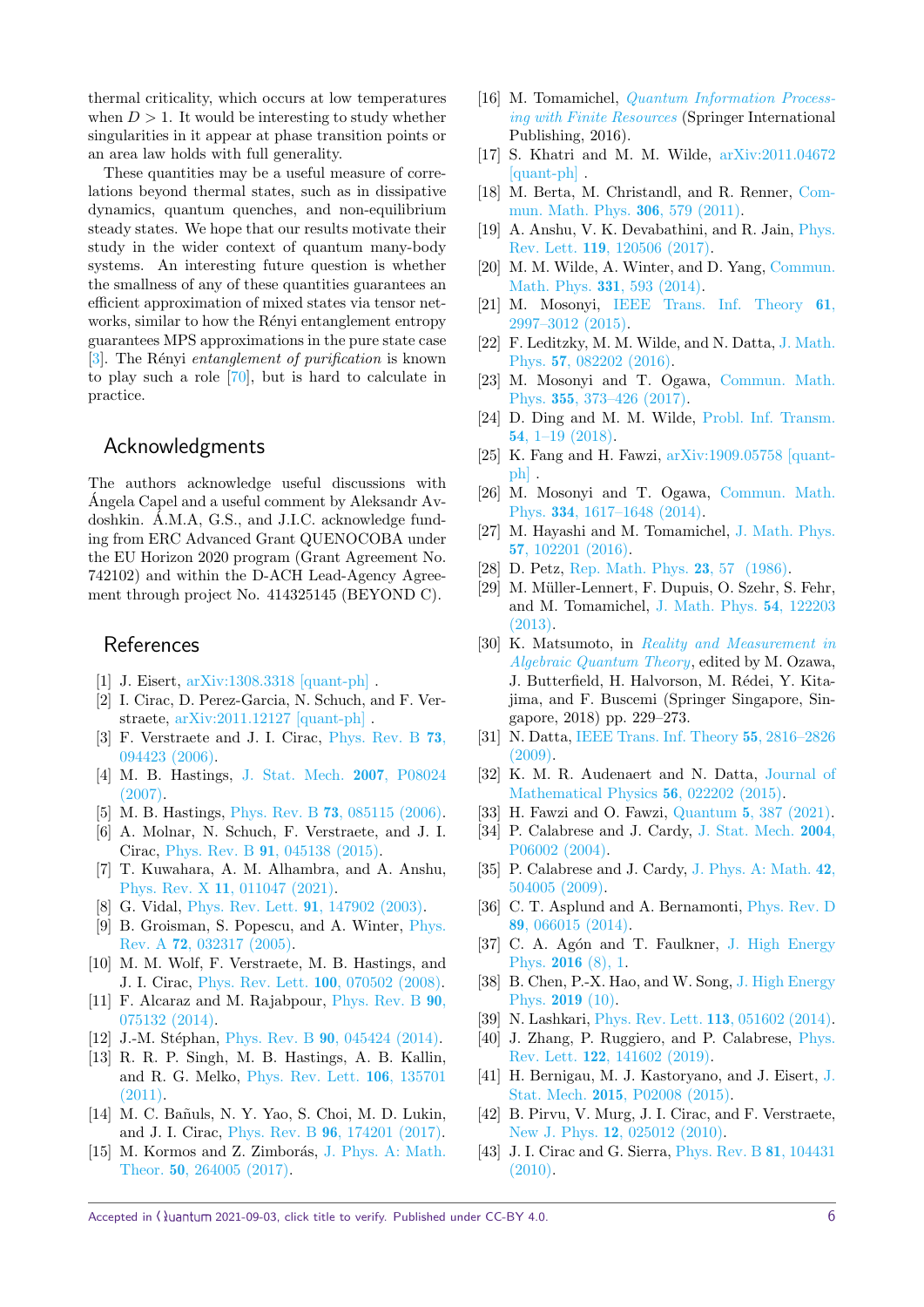- [44] M. B. Hastings, I. González, A. B. Kallin, and R. G. Melko, [Phys. Rev. Lett.](https://doi.org/10.1103/PhysRevLett.104.157201) 104, 157201 (2010).
- [45] S. Humeniuk and T. Roscilde, [Phys. Rev. B](https://doi.org/10.1103/PhysRevB.86.235116) 86, [235116 \(2012\).](https://doi.org/10.1103/PhysRevB.86.235116)
- <span id="page-6-1"></span>[46] T. Grover, [Phys. Rev. Lett.](https://doi.org/10.1103/PhysRevLett.111.130402) 111, 130402 (2013).
- <span id="page-6-2"></span>[47] R. Renner, [Int. J. Quantum Inf.](https://doi.org/10.1142/s0219749908003256) 06, 1 (2008).
- <span id="page-6-3"></span>[48] S. R. White, [Phys. Rev. Lett.](https://doi.org/10.1103/PhysRevLett.69.2863) 69, 2863 (1992).
- <span id="page-6-4"></span>[49] M. Kliesch, D. Gross, and J. Eisert, [Phys. Rev.](https://doi.org/10.1103/PhysRevLett.113.160503) Lett. 113[, 160503 \(2014\).](https://doi.org/10.1103/PhysRevLett.113.160503)
- <span id="page-6-5"></span>[50] U. Schollwöck, [Rev. Mod. Phys.](https://doi.org/10.1103/RevModPhys.77.259) 77, 259 (2005).
- [51] U. Schollwöck, [Annals of Physics](https://doi.org/https://doi.org/10.1016/j.aop.2010.09.012) **326**, 96 (2011), january 2011 Special Issue.
- [52] Z. Landau, U. Vazirani, and T. Vidick, [Nature](https://doi.org/10.1038/nphys3345) Physics 11[, 566 \(2015\).](https://doi.org/10.1038/nphys3345)
- <span id="page-6-6"></span>[53] M. Block, J. Motruk, S. Gazit, M. P. Zaletel, Z. Landau, U. Vazirani, and N. Y. Yao, [Phys.](https://doi.org/10.1103/PhysRevB.103.195122) Rev. B 103[, 195122 \(2021\).](https://doi.org/10.1103/PhysRevB.103.195122)
- <span id="page-6-7"></span>[54] D. Aharonov, D. Gottesman, S. Irani, and J. Kempe, [Communications in Mathematical](https://doi.org/10.1007/s00220-008-0710-3) Physics 287[, 41 \(2009\).](https://doi.org/10.1007/s00220-008-0710-3)
- <span id="page-6-8"></span>[55] A. Rényi, in *[Proceedings of the Fourth Berkeley](https://projecteuclid.org/euclid.bsmsp/1200512181)* [Symposium on Mathematical Statistics and Prob](https://projecteuclid.org/euclid.bsmsp/1200512181)[ability, Volume 1: Contributions to the Theory of](https://projecteuclid.org/euclid.bsmsp/1200512181) [Statistics](https://projecteuclid.org/euclid.bsmsp/1200512181) (University of California Press, Berkeley, Calif., 1961) pp. 547–561.
- <span id="page-6-9"></span>[56] M. Berta, O. Fawzi, and M. Tomamichel, [Lett.](https://doi.org/10.1007/s11005-017-0990-7) Math. Phys. 107[, 2239 \(2017\).](https://doi.org/10.1007/s11005-017-0990-7)
- <span id="page-6-10"></span>[57] D. Pérez-García and A. Pérez-Hernández, [arXiv:2004.10516 \[math-ph\]](https://arxiv.org/abs/2004.10516) .
- <span id="page-6-11"></span>[58] H. Araki, [Commun. Math. Phys.](https://doi.org/10.1007/BF01645134) 14, 120 (1969).
- <span id="page-6-12"></span>[59] O. Bratteli and D. W. Robinson, [Operator Al](https://doi.org/10.1007/978-3-662-02313-6)[gebras and Quantum Statistical Mechanics: Vol](https://doi.org/10.1007/978-3-662-02313-6)ume 1:  $C^*$ -and  $W^*$ -Algebras. Symmetry Groups. [Decomposition of States](https://doi.org/10.1007/978-3-662-02313-6) (Springer Verlag Berlin Heidelberg, 1979).
- [60] D. A. Abanin, W. De Roeck, and F. m. c. Huveneers, [Phys. Rev. Lett.](https://doi.org/10.1103/PhysRevLett.115.256803) 115, 256803 (2015).
- [61] I. Arad, T. Kuwahara, and Z. Landau, [J. Stat.](https://doi.org/10.1088/1742-5468/2016/03/033301) Mech. 2016[, 033301 \(2016\).](https://doi.org/10.1088/1742-5468/2016/03/033301)
- <span id="page-6-13"></span>[62] T. Kuwahara, T. Mori, and K. Saito, [Ann. Phys.](https://doi.org/10.1016/j.aop.2016.01.012) 367[, 96–124 \(2016\).](https://doi.org/10.1016/j.aop.2016.01.012)
- <span id="page-6-14"></span>[63] G. Bouch, J. Math. Phys. 56[, 123303 \(2015\).](https://doi.org/10.1063/1.4936209)
- <span id="page-6-15"></span>[64] A. Avdoshkin and A. Dymarsky, [Phys. Rev. Re](https://doi.org/10.1103/PhysRevResearch.2.043234)search 2[, 043234 \(2020\).](https://doi.org/10.1103/PhysRevResearch.2.043234)
- <span id="page-6-16"></span>[65] F. Verstraete and J. I. Cirac, [arXiv:cond](https://arxiv.org/abs/arXiv:cond-mat/0407066)[mat/0407066](https://arxiv.org/abs/arXiv:cond-mat/0407066) .
- <span id="page-6-17"></span>[66] G. De las Cuevas, N. Schuch, D. Pérez-García, and J. I. Cirac, New J. Phys. 15[, 123021 \(2013\).](https://doi.org/10.1088/1367-2630/15/12/123021)
- <span id="page-6-18"></span>[67] G. De las Cuevas, T. S. Cubitt, J. I. Cirac, M. M. Wolf, and D. Pérez-García, [J. Math. Phys.](https://doi.org/10.1063/1.4954983) 57, [071902 \(2016\).](https://doi.org/10.1063/1.4954983)
- <span id="page-6-19"></span>[68] F. Hiai, M. Ohya, and M. Tsukada, [Pacific J.](http://dx.doi.org/10.2140/pjm.1981.96.99) Math. **96**[, 99 \(1981\).](http://dx.doi.org/10.2140/pjm.1981.96.99)
- <span id="page-6-20"></span>[69] G. L. Gilardoni, [IEEE Trans. Inf. Theory](https://doi.org/10.1109/TIT.2010.2068710) 56, [5377 \(2010\).](https://doi.org/10.1109/TIT.2010.2068710)
- <span id="page-6-21"></span>[70] J. Guth Jarkovský, A. Molnár, N. Schuch, and J. I. Cirac, PRX Quantum 1[, 010304 \(2020\).](https://doi.org/10.1103/PRXQuantum.1.010304)
- <span id="page-6-22"></span>[71] V. P. Belavkin and P. Staszewski, [Ann. Inst.](http://www.numdam.org/item/AIHPA_1982__37_1_51_0) [Henri Poincare A](http://www.numdam.org/item/AIHPA_1982__37_1_51_0) 37, 51 (1982).
- <span id="page-6-23"></span>[72] S. Friedli and Y. Velenik, [Statistical Mechanics](https://doi.org/10.1017/9781316882603) [of Lattice Systems](https://doi.org/10.1017/9781316882603) (Cambridge University Press, 2017).
- <span id="page-6-24"></span>[73] O. Perron, Math. Ann. **64**[, 248 \(1907\).](https://doi.org/10.1007/bf01449896)
- <span id="page-6-25"></span>[74] M. Lenci and L. Rey-Bellet, [J. Stat. Phys.](https://doi.org/10.1007/s10955-005-3015-3) 119, [715–746 \(2005\).](https://doi.org/10.1007/s10955-005-3015-3)
- <span id="page-6-26"></span>[75] D. Ruelle, Statistical mechanics: Rigorous results (Benjamin, 1969).

## <span id="page-6-0"></span>A Quantum Rényi divergences

In this section we recall various definitions and facts for the different Rényi divergences, which will be useful for the proofs in the following sections.

The Petz Rényi divergence  $[28]$  is perhaps the most direct quantum analogue of the classical family of Rényi divergences, that is, for density operators that do not, in general, commute. It is defined for  $\alpha \in (0,1) \cup (1,2]$ as

$$
\overline{D}_{\alpha}(\rho \| \sigma) = \frac{1}{\alpha - 1} \log \text{Tr}[\rho^{\alpha} \sigma^{1 - \alpha}]
$$
\n(23)

if  $\text{supp}(\rho) \subseteq \text{supp}(\sigma)$  and  $+\infty$  otherwise, where the inverse of  $\sigma$  is understood to be a pseudo-inverse. While this seems to be a straightforward generalization, several other definitions that collapse to the classical definition for the commuting case are possible.

We will invoke two main alternatives for the purposes of this work. They are the sandwiched Rényi diver*gence* [\[20,](#page-5-18) [29\]](#page-5-34), which for  $\alpha \in [1/2, 1] \cup (1, \infty)$  takes the form

$$
\widetilde{D}_{\alpha}(\rho \| \sigma) = \frac{1}{\alpha - 1} \log \text{Tr} \left[ \left( \sigma^{\frac{1 - \alpha}{2\alpha}} \rho \sigma^{\frac{1 - \alpha}{2\alpha}} \right)^{\alpha} \right]
$$
\n(24)

and the *geometric Rényi divergence* [\[30\]](#page-5-35), which for  $\alpha \in (0,1) \cup (1,\infty)$  reads

$$
\widehat{D}_{\alpha}(\rho||\sigma) = \frac{1}{\alpha - 1} \log \text{Tr} \left[ \sigma \left( \sigma^{-1/2} \rho \sigma^{-1/2} \right)^{\alpha} \right]. \tag{25}
$$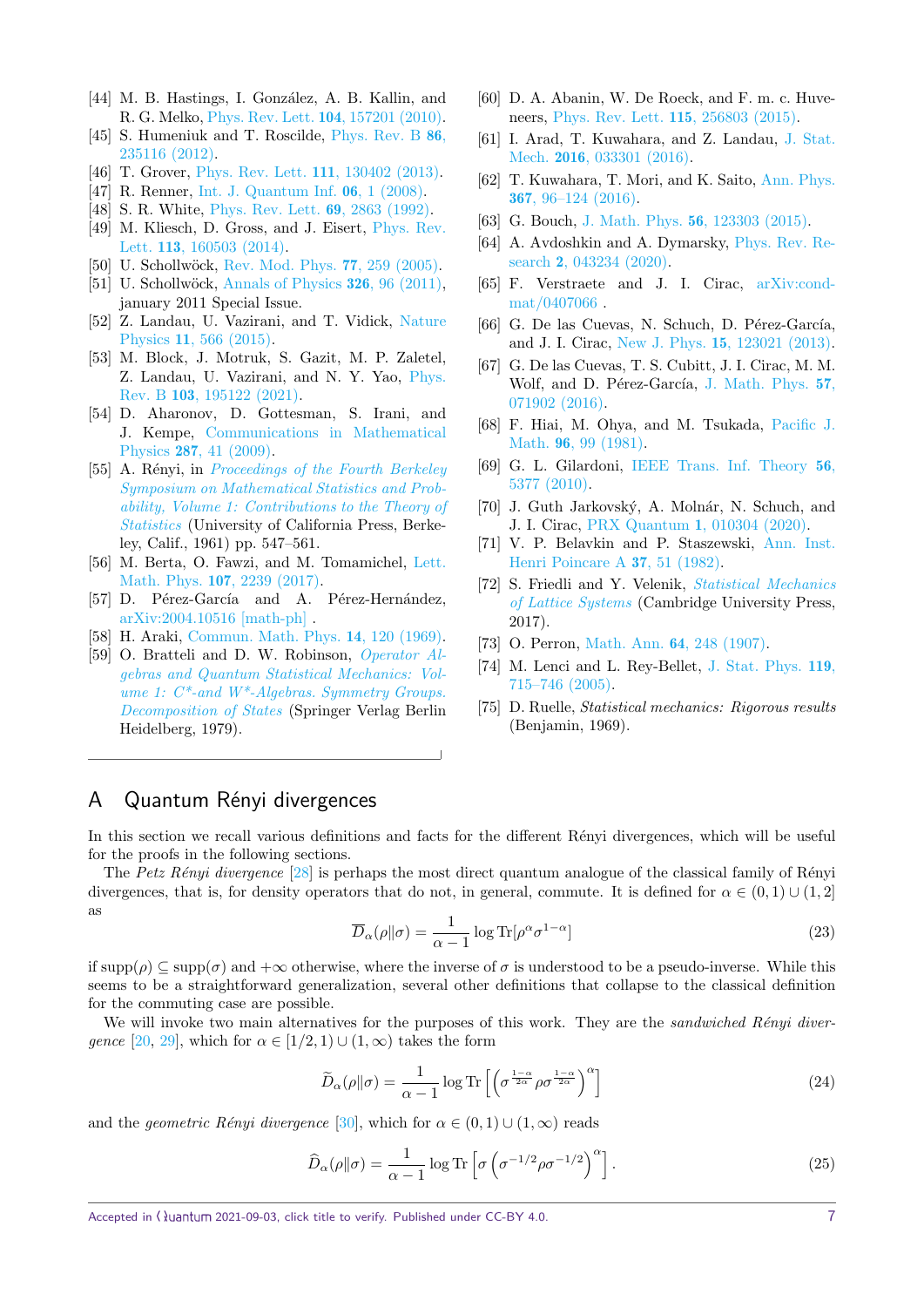This geometric Rényi divergence is crucial in our proof of the thermal area law.

These quantities share some important properties as being increasing in *α*

$$
D_{\alpha}(\rho \| \sigma) \le D_{\beta}(\rho \| \sigma) \text{ for } \alpha < \beta,
$$
\n(26)

nonnegativity

$$
D_{\alpha}(\rho \| \sigma) \ge 0,\tag{27}
$$

and a data-processing inequality

$$
D(\mathcal{E}(\rho) \| \mathcal{E}(\sigma)) \le D(\rho \| \sigma) \text{ for any CPTP map } \mathcal{E}.
$$
 (28)

While for the sandwiched and Petz Renyi divergence this data-processing inequality holds for the full range of *α* given above, for the geometric, this is only known for  $\alpha \leq 2$ . Additionally, we have the inequalities

<span id="page-7-2"></span>
$$
D_{\alpha}(\rho||\sigma) \le \overline{D}_{\alpha}(\rho||\sigma) \text{ for } \alpha \in [1/2, 1) \cup (1, 2],
$$
  
\n
$$
\overline{D}_{\alpha}(\rho||\sigma) \le \widehat{D}_{\alpha}(\rho||\sigma) \text{ for } \alpha \in (0, 1) \cup (1, 2],
$$
  
\n
$$
\widetilde{D}_{\alpha}(\rho||\sigma) \le \widehat{D}_{\alpha}(\rho||\sigma) \text{ for } \alpha \in [1/2, 0) \cup (1, \infty).
$$
\n(29)

The sandwiched and Petz Rényi divergences converge to the Umegaki relative entropy in the limit  $\alpha \to 1$ , while the geometric converges to the so-called *Belavkin-Staszewski relative entropy* [\[71\]](#page-6-22). For  $\alpha \to \infty$ , the sandwiched and geometric Rényi divergences converge to the maximal Rényi divergence

$$
D_{\infty}(\rho \| \sigma) = \log \inf \{ \lambda : \rho \le \lambda \sigma \}. \tag{30}
$$

This is the main reason for using the geometric Rényi divergence as a tool in many of the following proofs: the statements for  $D_{\infty}$  are then derived by taking the limit  $\alpha \to \infty$ . For a more complete summary of the properties of Rényi divergences and their proofs, see  $[17]$  and the references therein.

In the main text we listed several expressions for the mutual information:

$$
I(A:B) = S(\rho_A) + S(\rho_B) - S(\rho_{AB})
$$
\n(31a)

<span id="page-7-3"></span><span id="page-7-1"></span>
$$
=D(\rho_{AB}||\rho_A\otimes\rho_B) \tag{31b}
$$

$$
= \min_{\sigma_B} D(\rho_{AB} \| \rho_A \otimes \sigma_B)
$$
\n(31c)

We can now introduce Rényi mutual information arising from Eq.  $(31b)$ :

$$
\widehat{I}_{\alpha}(A:B) = \widehat{D}_{\alpha}(\rho_{AB}||\rho_A \otimes \rho_B)
$$
\n(32)

and  $\overline{I}_{\alpha}$  and  $\overline{I}_{\alpha}$  respectively. We note that all upper bounds for  $\widehat{I}(A : B)$  are automatically also upper bounds to  $\tilde{I}$  and  $\overline{I}$  due to the inequalities [\(29\)](#page-7-2).

In the quantum information literature the mutual information is commonly defined in a different, inequivalent way: Instead of starting from Eq. [\(31b\)](#page-7-1), Eq. [\(31c\)](#page-7-3) is taken, and the Umegaki relative entropy is being replaced by a Rényi divergence:

<span id="page-7-4"></span>
$$
\widehat{I}_{\alpha}^{opt}(A:B) = \min_{\sigma_B} \widehat{D}_{\alpha}(\rho_{AB} || \rho_A \otimes \sigma_B)
$$
\n(33)

Again, a variety of definitions can be made by choosing the different Rényi divergences introduced above. There are operational interpretations in information theory for these quantities, for example in quantum hypothesis testing [\[27\]](#page-5-21) or entanglement-assisted single-shot communication protocols [\[19\]](#page-5-17). Since they contain an additional optimization, these quantities are more difficult to compute from a practical standpoint, and we do not use them in this paper. However, all upper bounds (such as the area laws) trivially hold for them as well.

## <span id="page-7-0"></span>B Negative Rényi mutual information of a classical Ising chain

In this section, we present the calculation of the Rényi mutual information based on Rényi entropies

$$
I_{\alpha}(A:B) = S_{\alpha}(\rho_A) + S_{\alpha}(\rho_B) - S_{\alpha}(\rho_{AB})
$$
\n(34)

for a classical Ising chain in its thermal state and show that it can become negative. We adapt the standard method of transfer matrices used to solve the classical Ising spin chain (see, e.g., [\[72\]](#page-6-23)). The model consists of *N*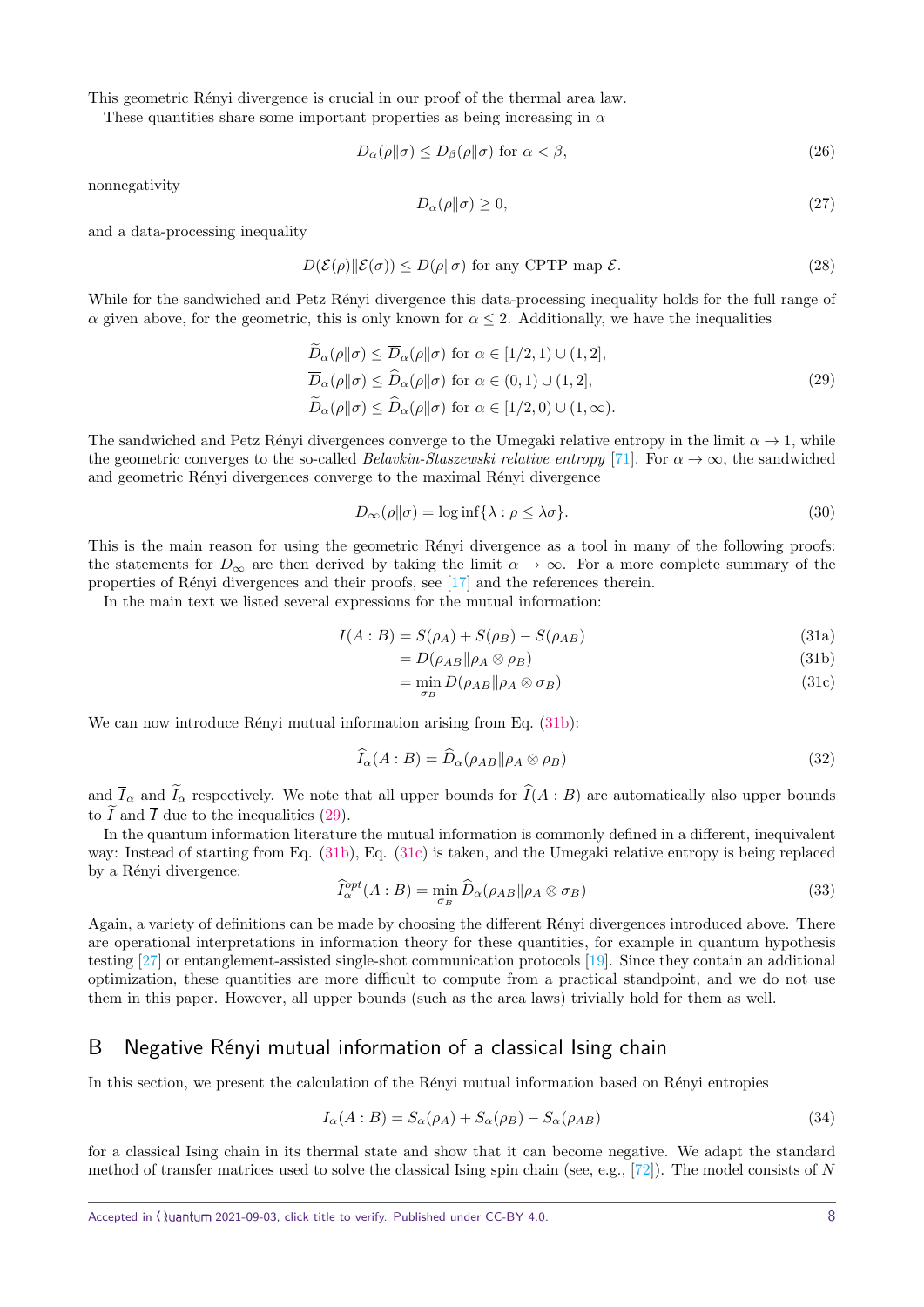spins  $z_i$  taking values  $\pm 1$  and is placed on a ring, i.e., we use periodic boundary conditions. The Hamiltonian is given by

$$
H = \sum_{i=1}^{N} h z_i + J z_i z_{i+1},
$$
\n(35)

with the temperature included in the constants and the addition understood as modulo *N*. A general technical problem occurring in the calculation of mutual information is the breaking of translation symmetry due to the definition of distinct regions *A* and *B*. In order to deal with this problem, we put two subsystems  $A = 1, \dots, L$ and  $B = L + 1, \dots, 2L$  on a chain of length  $N > 2L$  and calculate the mutual information in the limit of first taking  $N \to \infty$  and then  $L \to \infty$ . We define the matrix

<span id="page-8-1"></span>
$$
T = \begin{pmatrix} e^{-J+h} & e^{J} \\ e^{J} & e^{-J-h} \end{pmatrix} = \lambda_{+} |\lambda_{+} \rangle \langle \lambda_{+} | + \lambda_{-} |\lambda_{-} \rangle \langle \lambda_{-} |
$$
 (36)

with  $\lambda_+ > \lambda_-$  the eigenvalues and  $|\lambda_+ \rangle$ ,  $|\lambda_- \rangle$  the corresponding eigenvectors. Note that the Perron-Frobenius theorem guarantees that  $\lambda_+$  is the unique largest eigenvalue (in norm) and also positive [\[73\]](#page-6-24). The computational basis is denoted by  $|\pm 1\rangle$ . We first calculate the partition function by rewriting it with a matrix power

$$
\mathcal{Z} = \sum_{\sigma_1, \dots, \sigma_N \in \{-1, 1\}} \prod_{i=1}^N \exp\left(-h \frac{\sigma_i + \sigma_{i+1}}{2} - J \sigma_i \sigma_{i+1}\right)
$$
  
= 
$$
\sum_{\sigma_1, \dots, \sigma_N \in \{-1, 1\}} \prod_{i=1}^N \langle \sigma_i | T | \sigma_{i+1} \rangle = \text{Tr} \left[T^N\right] = \lambda_+^N + \lambda_-^N
$$
 (37)

and use this result to calculate probabilities as follows.

$$
P(z_k = \pm 1) = \mathcal{Z}^{-1} \sum_{\sigma_1, \cdots, \sigma_N \in \{-1, 1\}} \delta_{\pm 1, \sigma_k} \prod_{i=1}^N \exp(-h \frac{\sigma_i + \sigma_{i+1}}{2} - J \sigma_i \sigma_{i+1})
$$
  
\n
$$
= \mathcal{Z}^{-1} \sum_{\sigma_1, \cdots, \sigma_N \in \{-1, 1\}} \langle \sigma_1 | T | \pm 1 \rangle \langle \pm 1 | \sigma_2 \rangle \prod_{i=2}^N \langle \sigma_i | T | \sigma_{i+1} \rangle
$$
  
\n
$$
= \mathcal{Z}^{-1} \text{Tr} \left[ T^N | \pm 1 \rangle \langle \pm 1 | \right]
$$
  
\n
$$
= \frac{\lambda_+^N \langle \lambda_+ | \pm 1 \rangle \langle \pm 1 | \lambda_+ \rangle + \lambda_-^N \langle \lambda_- | \pm 1 \rangle \langle \pm 1 | \lambda_- \rangle}{\lambda_+^N + \lambda_-^N} \xrightarrow{N \to \infty} \langle \lambda_+ | \pm 1 \rangle \langle \pm 1 | \lambda_+ \rangle = \langle \pm 1 | \lambda_+ \rangle^2,
$$
\n(38)

where in the above we used translation invariance and cyclicity of the trace. We now generalize this calculation to the probability of a configuration of several spins and apply it to a conditional probability.

<span id="page-8-0"></span>
$$
P(z_k = \sigma_k | z_{k-1} = \sigma_{k-1}, \dots, z_1 = \sigma_1)
$$
  
\n
$$
= \frac{\text{Tr}\left[T^{N-k+1}|\sigma_k \rangle \langle \sigma_k | T | \sigma_{k-1} \rangle \cdots \langle \sigma_2 | T | \sigma_1 \rangle \langle \sigma_1 | \right]}{\text{Tr}\left[T^{N-k+2}|\sigma_{k-1} \rangle \langle \sigma_{k-1} | T | \sigma_{k-2} \rangle \cdots \langle \sigma_2 | T | \sigma_1 \rangle \langle \sigma_1 | \right]}
$$
  
\n
$$
= \frac{\text{Tr}\left[T^{N-k+1}|\sigma_k \rangle \langle \sigma_k | T | \sigma_{k-1} \rangle \langle \sigma_1 | \right]}{\text{Tr}\left[T^{N-k+2}|\sigma_{k-1} \rangle \langle \sigma_1 | \right]}
$$
  
\n
$$
= \langle \sigma_k | T | \sigma_{k-1} \rangle \frac{\langle \sigma_1 | T^{N-k+1} | \sigma_k \rangle}{\langle \sigma_1 | T^{N-k+2} | \sigma_{k-1} \rangle}
$$
  
\n
$$
= \langle \sigma_k | T | \sigma_{k-1} \rangle \frac{\langle \sigma_1 | \lambda_+ \rangle \langle \lambda_+ | \sigma_k \rangle \lambda_+^{N-k+1} + \langle \sigma_1 | \lambda_- \rangle \langle \lambda_- | \sigma_k \rangle \lambda_-^{N-k+1}}{\langle \sigma_1 | \lambda_+ \rangle \langle \lambda_+ | \sigma_{k-1} \rangle \lambda_+^{N-k+2} + \langle \sigma_1 | \lambda_- \rangle \langle \lambda_- | \sigma_{k-1} \rangle \lambda_-^{N-k+2}}
$$
  
\n
$$
\xrightarrow{N \to \infty} \langle \sigma_k | T | \sigma_{k-1} \rangle \frac{\langle \lambda_+ | \sigma_k \rangle}{\langle \lambda_+ | \sigma_{k-1} \rangle \lambda_+^{N-k+2}} = P(z_k = \sigma_k | z_{k-1} = \sigma_{k-1}).
$$
\n(39)

In the second equality, the cancellations within the trace explcitly verify the Markov property of the periodic chain. In the limit, the dependency on  $\sigma_1$  also vanishes, which can be understood from the perspective of correlations decaying with the distance. In the large *N* limit the latter have to mediate through an infinitely long region of the chain, and hence vanish.

Accepted in ( $\lambda$ uantum 2021-09-03, click title to verify. Published under CC-BY 4.0. 9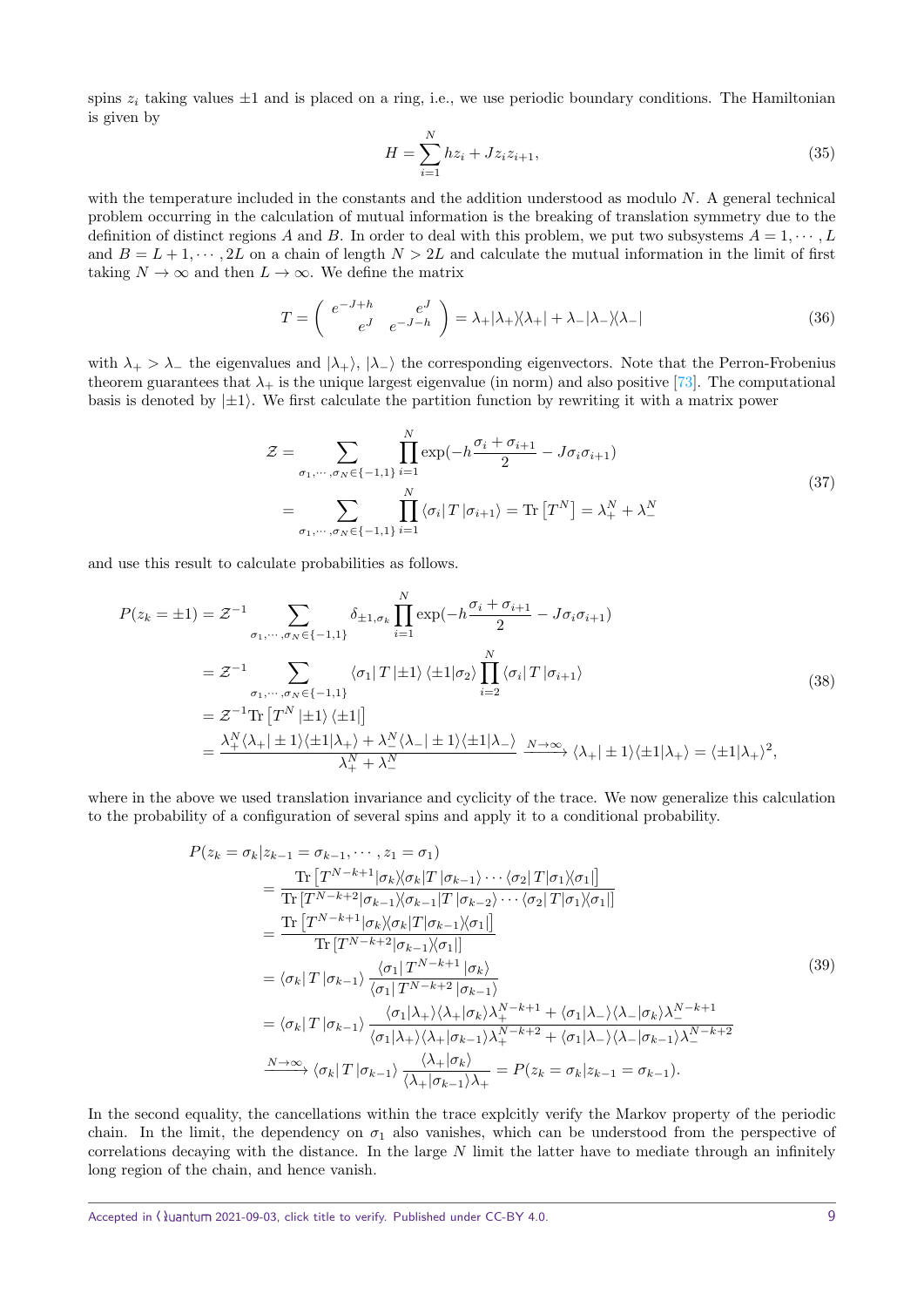We are now ready to calculate the Rényi entropies

<span id="page-9-1"></span>
$$
S_{\alpha}(A) = \frac{1}{1 - \alpha} \log \left( \sum_{\sigma_1, \cdots, \sigma_L \in \{-1, 1\}} (P(z_1 = \sigma_1) P(z_2 = \sigma_2 | z_1 = \sigma_1) \dots P(z_L = \sigma_L | z_{L-1} = \sigma_{L-1}))^{\alpha} \right)
$$
(40)

where we already used [\(39\)](#page-8-0) to decompose the joint probability. Again, due to translation invariance, all the conditional probabilities are the same. We define

<span id="page-9-2"></span>
$$
T_{\alpha} = \begin{pmatrix} P^{\alpha}(z_k = -1|z_{k-1} = -1) & P^{\alpha}(z_k = -1|z_{k-1} = 1) \\ P^{\alpha}(z_k = 1|z_{k-1} = -1) & P^{\alpha}(z_k = 1|z_{k-1} = 1) \end{pmatrix}, \ |\mathbb{1}\rangle = \begin{pmatrix} 1 \\ 1 \end{pmatrix}, \ |P_{\alpha}\rangle = \begin{pmatrix} P^{\alpha}(z_k = -1) \\ P^{\alpha}(z_k = 1) \end{pmatrix},
$$
\n(41)

where  $T_\alpha$  is no longer a stochastic matrix. With the same technique as before, [\(40\)](#page-9-1) becomes

$$
S_{\alpha}(A) = \frac{1}{1 - \alpha} \log \left( \left\langle \mathbb{1} \middle| T_{\alpha}^{L-1} \middle| P_{\alpha} \right\rangle \right) \tag{42}
$$

and we obtain the Rényi mutual information

$$
I_{\alpha}(A:B) = \frac{1}{1-\alpha} \log \left( \frac{\langle 1 | T_{\alpha}^{L-1} | P_{\alpha} \rangle^2}{\langle 1 | T_{\alpha}^{2L-1} | P_{\alpha} \rangle} \right).
$$
(43)

To evaluate this expression, we use the diagonalization of  $T_\alpha$ , which reads

$$
\begin{pmatrix} t_{\alpha}^{+} & 0\\ 0 & t_{\alpha}^{-} \end{pmatrix} = DT_{\alpha}D^{-1}
$$
\n(44)

for some invertible matrix D. The fact that  $T_\alpha$  is diagonalizable again results from the Perron-Frobenius theorem, which states that the largest eigenvalue has multiplicity one if the matrix has positive entries. Therefore, another eigenvalue exists, which proves diagonalizability. Additionally  $t^{\pm}_{\alpha}$ , which we define to be the larger real eigenvalue, is also strictly larger in absolute value, which allows us to calculate the limit  $L \to \infty$  of the above expression.

<span id="page-9-3"></span>
$$
I_{\alpha}(A:B) = \frac{1}{1-\alpha} \log \frac{\langle \langle \mathbb{1} | D^{-1} | -1 \rangle \langle -1 | D | P_{\alpha} \rangle (t_{\alpha}^{+})^{L-1} + \langle \mathbb{1} | D^{-1} | 1 \rangle \langle 1 | D | P_{\alpha} \rangle (t_{\alpha}^{-})^{L-1} \rangle^{2}}{\langle \mathbb{1} | D^{-1} | -1 \rangle \langle -1 | D | P_{\alpha} \rangle (t_{\alpha}^{+})^{2L-1} + \langle \mathbb{1} | D^{-1} | 1 \rangle \langle 1 | D | P_{\alpha} \rangle (t_{\alpha}^{-})^{2L-1}}
$$
\n
$$
\xrightarrow{L \to \infty} \frac{1}{1-\alpha} \log \frac{\langle \mathbb{1} | D^{-1} | -1 \rangle \langle -1 | D | P_{\alpha} \rangle}{t_{\alpha}^{+}}
$$
\n
$$
(45)
$$

Using the eigenvalues and eigenvectors of  $T_\alpha$  (Eq. [\(41\)](#page-9-2)) and *T* (Eq. [\(36\)](#page-8-1)) one can easily derive an explicit analytic expression for the Rényi mutual information  $I_{\alpha}(A:B)$ . However, we omit writing the exact expression for simplicity, due to its length. Instead we numerically evaluate the formula with the resulting plots in Figure [1,](#page-10-1) which show the existence of a negative regime for antiferromagnetic coupling. Additionally, we find that the mutual information is not monotonous in  $\alpha$ . As mentioned in the main text, the existence of a negative regime also proves that the mutual information violates the nonincrease under local operations, because tracing out the *A* system is a local quantum operation that increases  $I_{\alpha}(A:B)$  to zero.

## C Technical proofs of main results

#### <span id="page-9-0"></span>C.1 Optimizer for the measured Rényi-divergence with  $\alpha = 2$

For  $\alpha = 2$  the expression from the main text for the measured Rényi divergence becomes

$$
D_2^{\mathbb{M}}(\rho \| \sigma) = \log \sup_{\omega > 0} 2 \text{Tr} \left[ \rho \omega \right] - \text{Tr} \left[ \sigma \omega^2 \right] \tag{46}
$$

with  $\sigma$  a state with full support. From [\[56\]](#page-6-9), it is known that this expression has an optimizer. Here, we prove the explicit expression

$$
|\omega\rangle = \frac{1}{2} \frac{1}{\sigma \otimes 1 + 1 \otimes \sigma} |\rho\rangle \tag{47}
$$

for the optimizer. We use a vectorized notation with the mapping  $|i\rangle\langle j| \mapsto |i\rangle\langle j|$  We denote the target function by  $f(\omega) = 2\text{Tr}[\rho\omega] - \text{Tr}[\sigma\omega^2]$ . We can extend the supremum over all hermitian operators, which does not change its value, because for any positive semidefinite operators  $\omega^+$ ,  $\omega^-$  we have  $f(\omega^+ - \omega^-) \le f(\omega^+)$ .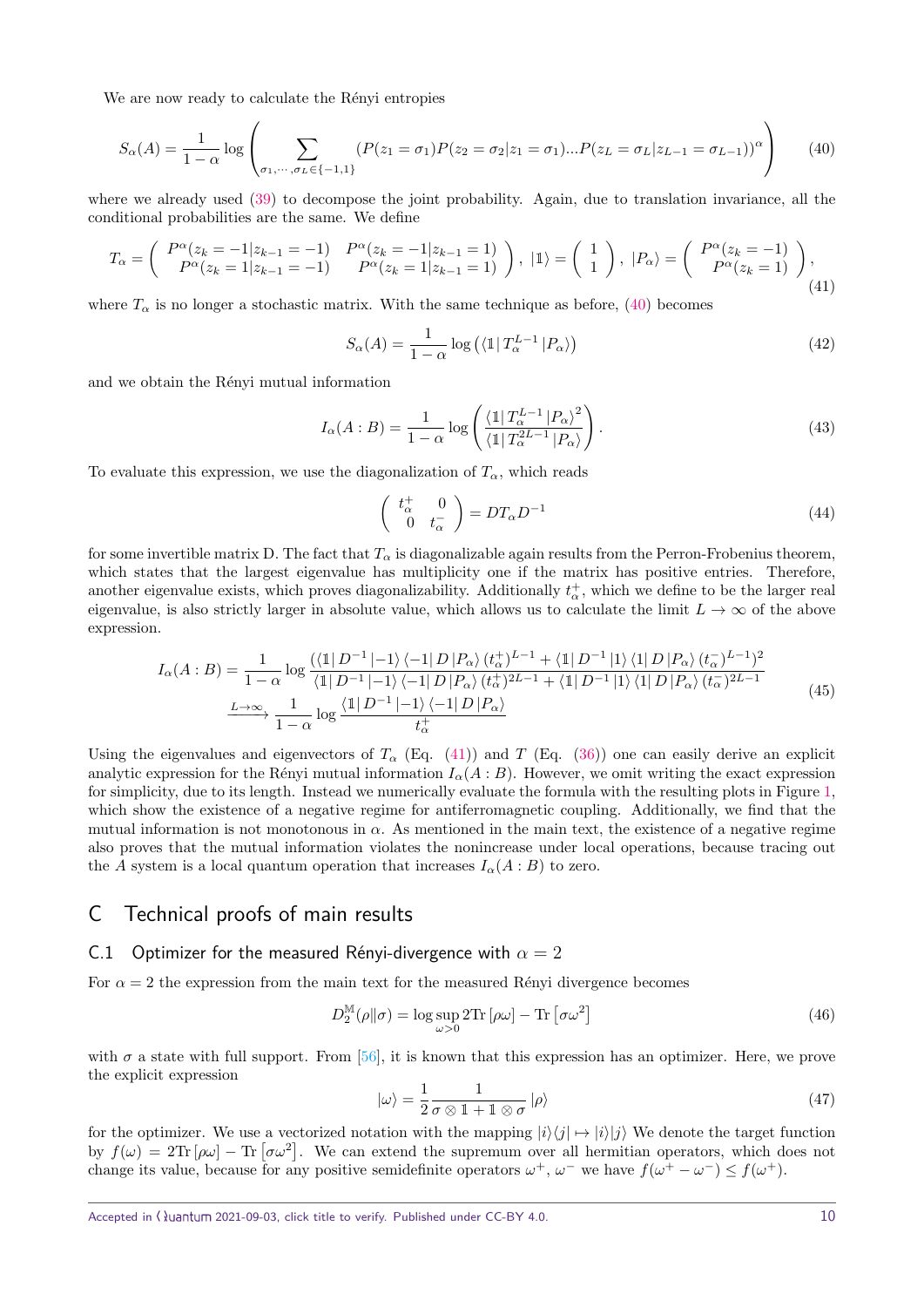<span id="page-10-1"></span>

Figure 1: Plot of the Rényi mutual information  $I_\alpha(A:B)$  (Eq. [\(3\)](#page-1-4)) for a classical Ising chain in the limit  $L\to\infty$  (Eq. [\(45\)](#page-9-3)). (left) As a function of *J* for various values of the field *h* with *α* = 2 fixed. For sufficiently small values of *J* the mutual information becomes negative. (right) As a function of  $\alpha$  for  $J=0.6$  and  $h=1$ , demonstrating that the mutual information is not a monotonous function of *α*.

Given the optimizer  $\omega$ , the linear term of  $f(\omega + \delta \omega)$  in  $\delta \omega$  must vanish as f is differentiable.

$$
f(\omega + \delta \omega) - f(\omega) = 2\text{Tr}[\rho \delta \omega] - \text{Tr}[\sigma \omega \delta \omega + \sigma \delta \omega \omega] + \mathcal{O}(\delta \omega^2)
$$
  
= 
$$
\text{Tr}[(2\rho - \sigma \omega - \omega \sigma) \delta \omega] + \mathcal{O}(\delta \omega^2)
$$
 (48)

This vanishes for any  $\delta\omega$  if and only if  $2\rho - \sigma\omega - \omega\sigma = 0$ . The solution to this linear equation can either be written using the invertible superoperator  $\Phi(\omega) = \sigma \omega + \omega \sigma$  as

$$
\omega = \frac{1}{2}\Phi^{-1}(\rho) \tag{49}
$$

or in vectorized notation as in Eq. [\(10\)](#page-2-3) where also the invertibility of  $\Phi$  for a  $\sigma$  with full rank becomes apparent.

#### <span id="page-10-0"></span>C.2 Proof of Lemma [1](#page-3-0)

We restate the Lemma from the main text:

**Lemma 1.** Let  $E_\beta = e^{-\beta(H_A+H_B)}e^{\beta H}$ . For any Hamiltonian defined as in Section [3,](#page-2-0) the maximal Rényi mutual information of a thermal state fulfills

$$
I_{\infty}(A:B) \le \beta \|H_I\| + \log \left( \|E_{\beta/2}\|^2 \|E_{\beta/2}^{-1}\|^4 \right). \tag{50}
$$

The strategy we will follow in order to achieve an upper bound on  $D_{\infty}$ , is to first prove the following  $\alpha$ independent bound for the geometric divergence,

<span id="page-10-3"></span>
$$
\widehat{D}_{\alpha}(\rho_{AB}||\rho_A \otimes \rho_B) \le \log \left( ||E_{\beta/2}||^2 ||E_{\beta/2}^{-1}||^4 \frac{Z}{Z_A Z_B} \right) \tag{51}
$$

with  $\rho = \exp(-\beta H)/Z$ ,  $\rho_A = \text{Tr}_B[\rho]$  and  $\rho_B = \text{Tr}_A[\rho]$ . Then one can take the trivial limit  $\alpha \to \infty$  and deduce that the same bound holds for  $D_{\infty}$ 

We start with the argument of the logarithm in  $\hat{D}$  and assume  $\alpha > 1$  to be an integer:

<span id="page-10-2"></span>
$$
\operatorname{Tr}\left[\left(\rho_A \otimes \rho_B\right) \left(\left(\rho_A \otimes \rho_B\right)^{-1/2} \rho_{AB} (\rho_A \otimes \rho_B)^{-1/2}\right)^\alpha\right] = \operatorname{Tr}\left[\left(\rho_{AB}\right) \left(\left(\rho_{AB}\right)^{1/2} (\rho_A \otimes \rho_B)^{-1} (\rho_{AB})^{1/2}\right)^{\alpha-1}\right] \tag{52}
$$
\n
$$
\leq \left\| (\rho_{AB})^{1/2} (\rho_A \otimes \rho_B)^{-1} (\rho_{AB})^{1/2} \right\|^{\alpha-1}
$$

We used cyclicity of the trace, submultiplicativity of the operator norm, and the inequality

$$
\text{Tr}[AB] = \text{Tr}[B^{1/2}AB^{1/2}] = ||B^{1/2}AB^{1/2}||_1 \le ||B^{1/2}||^2||A||_1 = ||B||\text{Tr}[A]
$$
\n(53)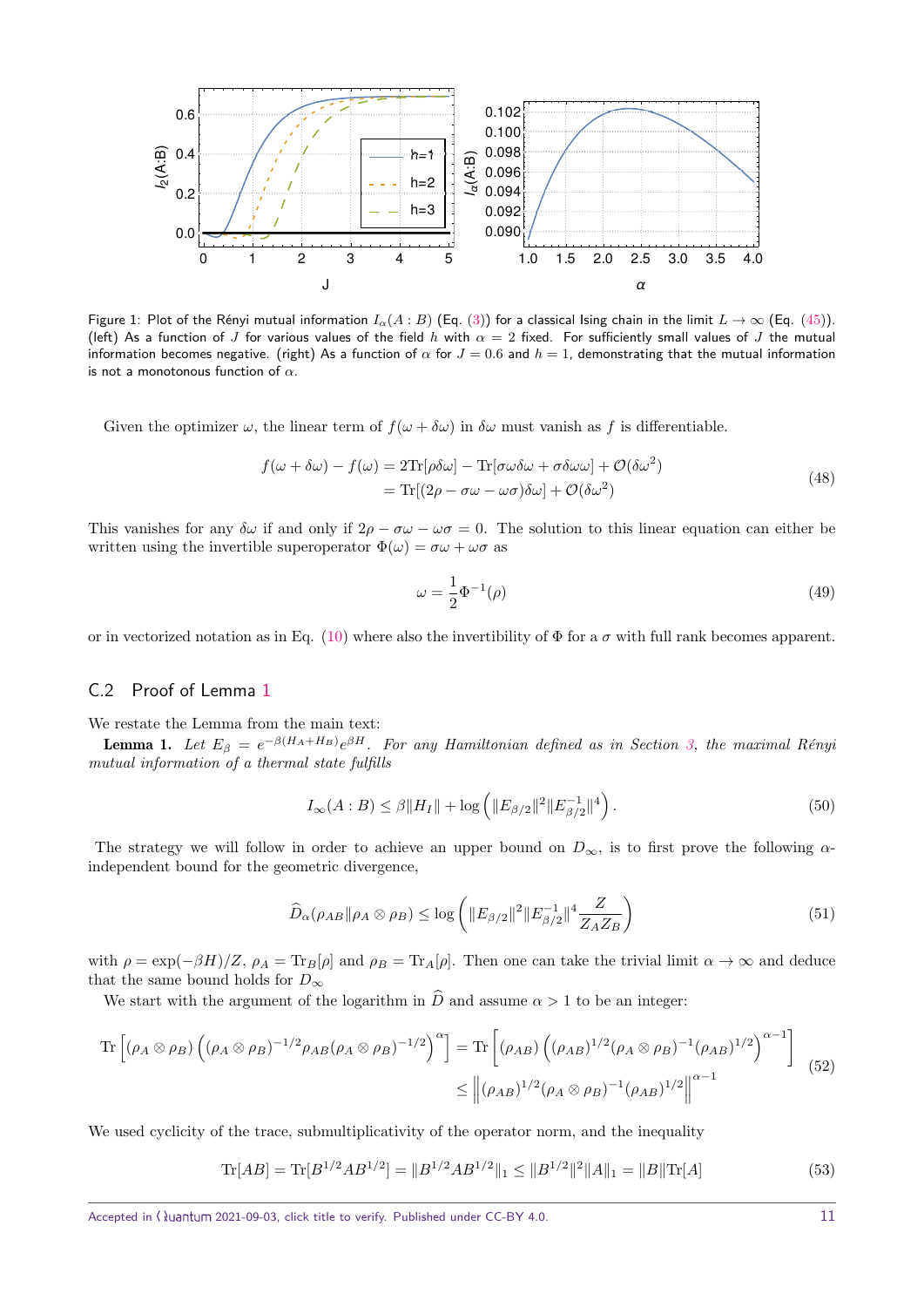using Hölder's inequality for positive operators  $A$  and  $B$ . From  $(52)$ , we continue with

<span id="page-11-2"></span>
$$
\begin{split} \operatorname{Tr}\left[ (\rho_{A}\otimes\rho_{B})((\rho_{A}\otimes\rho_{B})^{-1/2}\rho_{AB}(\rho_{A}\otimes\rho_{B})^{-1/2})^{\alpha}\right] \\ &\leq \|e^{-\beta H/2}e^{\beta(H_{A}+H_{B})/2}\|^{2(\alpha-1)}\|e^{-\beta(H_{A}+H_{B})/2}(\rho_{A}\otimes\rho_{B})^{-1}\frac{1}{Z_{A}Z_{B}}e^{-\beta(H_{A}+H_{B})/2}\|^{\alpha-1}\left(\frac{Z_{A}Z_{B}}{Z}\right)^{\alpha-1} \\ &= \|e^{-\beta H/2}e^{\beta(H_{A}+H_{B})/2}\|^{2(\alpha-1)}\|(e^{\beta H_{A}/2}\rho_{A}e^{\beta H_{A}/2}Z_{A})^{-1}\|^{\alpha-1}\|(e^{\beta H_{B}/2}\rho_{B}e^{\beta H_{B}/2}Z_{B})^{-1}\|^{\alpha-1}\left(\frac{Z_{A}Z_{B}}{Z}\right)^{\alpha-1}. \end{split} \tag{54}
$$

The first norm is already of the desired form. For the second and third norms, we write

<span id="page-11-1"></span>
$$
\| (e^{\beta H_A/2} \rho_A e^{\beta H_A/2} Z_A)^{-1} \| = \| \text{Tr}_B [e^{\beta H_A/2} \rho e^{\beta H_A/2} Z_A]^{-1} \|
$$
  
\n
$$
= \| \text{Tr}_B [e^{\beta (H_A + H_B)/2} e^{-\beta H_{AB}} e^{\beta (H_A + H_B)/2} \frac{e^{-\beta H_B}}{Z_B} \frac{Z_A Z_B}{Z} ]^{-1} \|
$$
  
\n
$$
= \| \text{Tr}_B [e^{\beta (H_A + H_B)/2} e^{-\beta H_{AB}} e^{\beta (H_A + H_B)/2} \frac{e^{-\beta H_B}}{Z_B}]^{-1} \| \frac{Z}{Z_A Z_B},
$$
\n(55)

where we used the cyclicity of the partial trace on *B* with respect to operators supported only in *B*. The operator norm is just the inverse of the smallest eigenvalue of the partial trace. Let  $|\psi_A\rangle$  be the corresponding eigenvector on *A* to this eigenvalue and  $p_i$ ,  $|\phi_i\rangle$  an eigensystem of  $\exp(-\beta H_B)/Z_B$ . Then we get

$$
\langle \psi_A | \text{Tr}_B [e^{\beta (H_A + H_B)/2} e^{-\beta H_{AB}} e^{(\beta H_A + H_B)/2} \rho_B] | \psi_A \rangle
$$
  
\n
$$
= \langle \psi_A | \sum_i p_i \langle \phi_i | e^{\beta (H_A + H_B)/2} e^{-\beta H_{AB}} e^{\beta (H_A + H_B)/2} | \phi_i \rangle | \psi_A \rangle
$$
  
\n
$$
= \sum_i p_i \langle \psi_A | \langle \phi_i | e^{\beta (H_A + H_B)/2} e^{-\beta H_{AB}} e^{\beta (H_A + H_B)/2} | \phi_i \rangle | \psi_A \rangle
$$
  
\n
$$
\geq \sum_i p_i \| e^{-\beta (H_A + H_B)/2} e^{\beta H_{AB}} e^{-\beta (H_A + H_B)/2} \|^{-1}
$$
  
\n
$$
= \| e^{-\beta (H_A + H_B)/2} e^{\beta H_{AB}} e^{-\beta (H_A + H_B)/2} \|^{-1}
$$

by bounding an expectation value of a positive operator by its minimum eigenvalue. Inserting this into [\(55\)](#page-11-1) we get

<span id="page-11-3"></span>
$$
\|(e^{\beta H_A/2}\rho_A e^{\beta H_A/2}Z_A)^{-1}\| \le \|e^{-\beta(H_A + H_B)/2}e^{\beta H_{AB}}e^{-\beta(H_A + H_B)/2}\|^{-1}\frac{Z}{Z_AZ_B}
$$
(57)

and combining [\(54\)](#page-11-2) with [\(57\)](#page-11-3) yields

$$
\text{Tr}[(\rho_A \otimes \rho_B)((\rho_A \otimes \rho_B)^{-1/2}\rho_{AB}(\rho_A \otimes \rho_B)^{-1/2})^{\alpha}] \leq ||E_{\beta/2}||^{2(\alpha-1)}||(E_{\beta/2})^{-1}||^{4(\alpha-1)}\left(\frac{Z}{Z_A Z_B}\right)^{\alpha-1},\qquad(58)
$$

which completes the proof of [\(51\)](#page-10-3) for any integer  $\alpha > 1$ . The previous result extends to any  $\alpha > 1$  by rounding up to the next integer because of the monotonicity of  $\widehat{D}_{\alpha}$  in  $\alpha$ . The bound [\(51\)](#page-10-3) also holds for  $\overline{D}_{\alpha}$  in the range  $\alpha \in (0,1) \cup (1,2]$  and for  $\widetilde{D}_{\alpha}$  and  $\alpha \in (0,1) \cup (1,\infty)$  just by the inequalities between these Rényi divergences. Finally, to bound the ratio of partition functions  $Z/Z_A Z_B$ , we repeat a simple proof from [\[74\]](#page-6-25), Lemma 3.6:

<span id="page-11-4"></span>
$$
\left| \log \mathrm{Tr} \left[ e^{-\beta (H_A + H_B)} \right] - \log \mathrm{Tr} \left[ e^{-\beta (H_A + H_B + H_I)} \right] \right| = \left| \int_0^1 \frac{d}{dt} \log \mathrm{Tr} \left[ e^{-\beta (H_A + H_B) - t\beta H_I} \right] dt \right|
$$
  

$$
\leq \int_0^1 \left| \frac{\mathrm{Tr} \left[ -\beta H_I e^{-\beta (H_A + H_B + tH_I)} \right]}{\mathrm{Tr} \left[ e^{-\beta (H_A + H_B + tH_I)} \right]} \right| dt \leq \beta \| H_I \|
$$
(59)

Together,  $(51)$  and  $(59)$  give the desired bound which also directly proves the bound for  $D_{\infty}$  as the right-hand side does not depend on  $\alpha$  and the limit  $\alpha \to \infty$  can trivially be taken.

#### <span id="page-11-0"></span>C.3 Proof of Lemma [3](#page-3-2)

We restate the lemma from the main text. It features a thermal Lieb-Robinson bound originally due to Ruelle [\[75\]](#page-6-26), which has previously appeared in [\[59–](#page-6-12)[62\]](#page-6-13):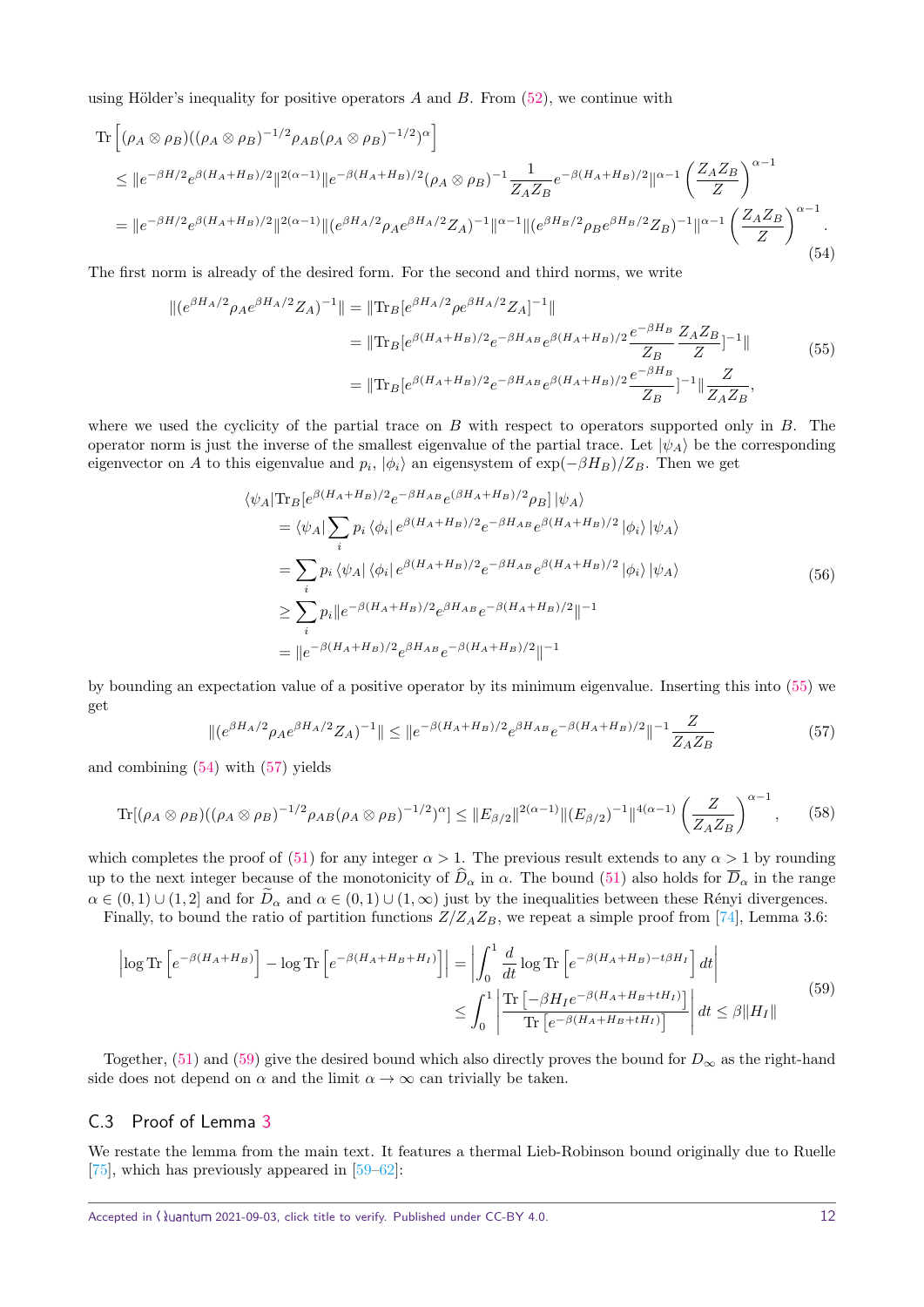Lemma 3. On a *D*-dimensional lattice, we have

$$
\log(\|E_{\beta}\|) \le -\log(1 - 2\beta Jk)|\partial A|/(2k)
$$
\n(60)

 $if 2\beta Jk < 1$  and the same bound holds for  $||E_{\beta}^{-1}||$ .

As explained in the main text, we start from the expression

<span id="page-12-3"></span>
$$
||E_{\beta}|| = ||e^{-\beta(H_A + H_B)} e^{\beta H}|| \le \exp\left(\int_0^{\beta} ||e^{x(H_A + H_B)} H_I e^{-x(H_A + H_B)}|| \, dx\right) \tag{61}
$$

and get, using the Baker-Campbell-Hausdorff formula,

<span id="page-12-2"></span>
$$
||e^{x(H_A+H_B)}H_I e^{-x(H_A+H_B)}|| \le \sum_{m=0}^{\infty} \frac{x^m}{m!} \text{ad}_{H_A+H_B}^m(H_I)
$$
(62)

with the adjoint action  $ad_Y(X) = [Y, X]$ , whose powers yield nested commutators. We bound them by Lemma 3 from Ref. [\[62\]](#page-6-13)

<span id="page-12-1"></span>
$$
\|\mathrm{ad}_{H_A+H_B}^m(H_I)\| \le \sum_{i \in C} \|\mathrm{ad}_{H_A+H_B}^m(h_i)\| \le \sum_{i \in C} \prod_{j=1}^m 2Jkj \|h_i\| \le J|\partial A|(2Jk)^m m! \tag{63}
$$

with  $C = \{i : \text{supp}(h_i) \cap A \neq \emptyset, \text{supp}(h_i) \cap B \neq \emptyset\}$ . The inequality  $\sum_{i \in C} ||h_i|| \leq J|\partial A|$  follows from the definitions. We insert [\(63\)](#page-12-1) into [\(62\)](#page-12-2) and evaluate the geometric series

$$
||e^{x(H_A + H_B)}H_I e^{-x(H_A + H_B)}|| \le \sum_{m=0}^{\infty} (2xJk)^m J|\partial A| = \frac{J|\partial A|}{1 - 2xJk},
$$
\n(64)

which holds if  $2xJk < 1$ . Finally, inserting this into the integral [\(61\)](#page-12-3) we obtain

$$
\log||E_{\beta}|| \le \int_0^{\beta} \frac{J|\partial A|}{1 - 2xJK} dx = -\log(1 - 2\beta Jk)|\partial A|/(2k)
$$
\n(65)

if  $2\beta Jk < 1$ , which finishes the proof. If we replace  $E_\beta$  with  $E_\beta^{-1}$ , the proof can be repeated replacing  $H_A + H_B$ with  $H = H_A + H_B + H_I$  and  $H_I$  with  $-H_I$ .

#### <span id="page-12-0"></span>C.4 Proof of Theorem [4](#page-3-4)

Theorem 4 For a classical system with local dimension *d*, we have

$$
I_{\alpha}^{\mathbb{M}}(A:B) \le (|\partial A| + |\partial B|) \log d \tag{66}
$$

for  $\alpha \in (0,1) \cup (1,2]$ .

In the classical case, all Renyi divergences including the measured one coincide, so we have to show:

$$
D_{\alpha}(\rho_{AB}||\rho_A \otimes \rho_B) \le (|\partial A| + |\partial B|) \log d \tag{67}
$$

The proof is split into two steps. First, we show that the mutual information between *A* and *B* equals the mutual information between the boundaries and second, we give a dimension-dependent bound for the mutual information. We denote by  $X_A$  the random variable of configurations on the system *A* and use  $A^\circ = A \setminus \partial A$ .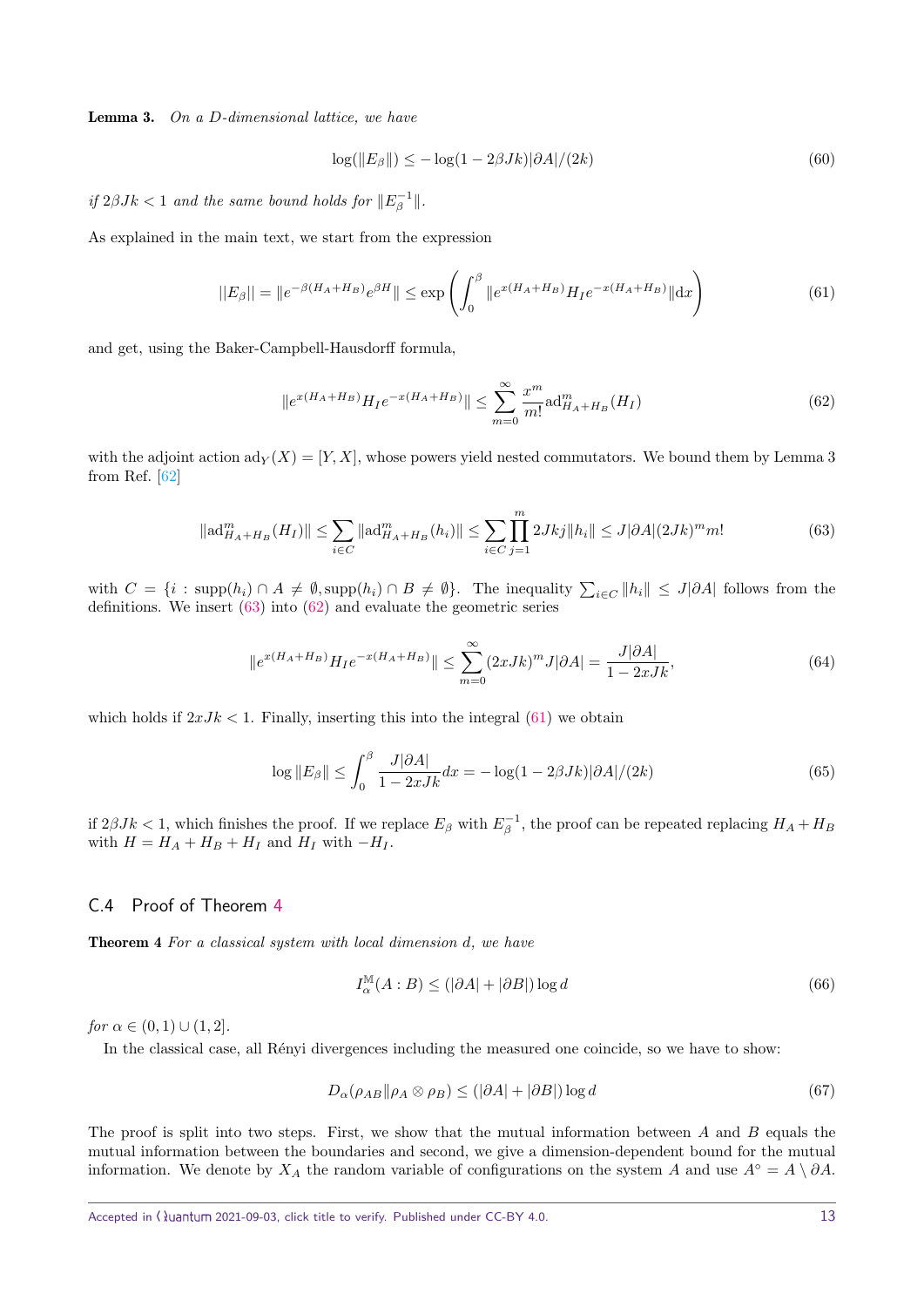We prove the first identity

$$
D_{\alpha}(\rho_{AB}||\rho_{A}\otimes\rho_{B}) = \frac{1}{\alpha - 1} \log \sum_{x_{A^{o}}, x_{BA}, x_{B^{o}}, x_{BB}} P(X_{A^{o}} = x_{A^{o}}, X_{\partial A} = x_{\partial A}, X_{B^{o}} = x_{B^{o}}, X_{\partial B} = x_{\partial B})
$$
  
\n
$$
\left(\frac{P(X_{A^{o}} = x_{A^{o}}, X_{\partial A} = x_{\partial A}, X_{B^{o}} = x_{B^{o}}, X_{\partial B} = x_{\partial B})}{P(X_{B^{o}} = X_{B^{o}}, X_{\partial B} = x_{\partial B})}\right)^{\alpha - 1}
$$
  
\n
$$
= \frac{1}{\alpha - 1} \log \sum_{x_{A^{o}}, x_{\partial A}, x_{B^{o}}, x_{\partial B}} P(X_{A^{o}} = x_{A^{o}}, X_{\partial A} = x_{\partial A}, X_{B^{o}} = x_{B^{o}}, X_{\partial B} = x_{\partial B})
$$
  
\n
$$
\left(\frac{P(X_{A^{o}} = x_{A^{o}}, X_{\partial A} = x_{\partial A}|X_{B^{o}} = x_{B^{o}}, X_{\partial B} = x_{\partial B})}{P(X_{A^{o}} = x_{A^{o}}, X_{\partial A} = x_{\partial A})}\right)^{\alpha - 1}
$$
  
\n
$$
= \frac{1}{\alpha - 1} \log \sum_{x_{A^{o}}, x_{\partial A}, x_{\partial B}} P(X_{A^{o}} = x_{A^{o}}, X_{\partial A} = x_{\partial A}, X_{\partial B} = x_{\partial B})
$$
  
\n
$$
\left(\frac{P(X_{A^{o}} = x_{A^{o}}, X_{\partial A} = x_{\partial A}|X_{\partial B} = x_{\partial B})}{P(X_{A^{o}} = x_{A^{o}}, X_{\partial A} = x_{\partial A}, X_{\partial B} = x_{\partial B})}\right)^{\alpha - 1}
$$
  
\n
$$
= \frac{1}{\alpha - 1} \log \sum_{x_{A^{o}}, x_{\partial A}, x_{\partial B}} P(X_{A^{o}} = x_{A^{o}}, X_{\partial A} = x_{\partial A}, X_{\partial B} = x_{\partial B})
$$
  
\n
$$
= \frac{P(X_{A^{o}} = x_{A^{o}}, X_{\partial A} = x_{\partial A}, X_{\partial B}
$$

where the second to last line comes from repeating all previous steps on the *A* side.

For the next step we introduce the short-hand notation  $p(x_A, x_B) = P(X_{\partial A} = x_A, X_{\partial B} = x_B)$  and use the dimension *D∂A∂B* of the system supported over *∂A* ∪ *∂B* to find the following bound:

<span id="page-13-1"></span>
$$
D_{\alpha}(\rho_{\partial A\partial B}||\rho_{\partial A}\otimes\rho_{\partial B}) = \frac{1}{\alpha - 1} \log \sum_{x_A, x_B} p(x_A, x_B) \left(\frac{p(x_A, x_B)}{p(x_A)p(x_B)}\right)^{\alpha - 1}
$$
  

$$
\leq \frac{1}{\alpha - 1} \log \sum_{x_A, x_B} p(x_A, x_B) \left(\frac{p(x_A, x_B)}{p(x_A, x_B)p(x_A, x_B)}\right)^{\alpha - 1}
$$
  

$$
= \frac{1}{\alpha - 1} \log \sum_{x_A, x_B} p(x_A, x_B)^{2 - \alpha}
$$
  

$$
= S_{2 - \alpha}(\rho_{\partial A\partial B})
$$
  

$$
\leq \log D_{\partial A\partial B} = (|\partial A| + |\partial B|) \log d
$$
 (69)

The last inequality uses the Schur concavity of Rényi entropies and holds for  $\alpha \in (0, 1) \cup (1, 2]$ .

At this point, it might be natural to wonder if the above area law for classical thermal states can be extended to the case of  $\alpha > 2$ . The following counterexample rules out a temperature-independent area law in this range. We take two bits  $x_A, x_B \in \{0, 1\}$  and choose the probability distribution diag( $\epsilon, 0, 0, 1 - \epsilon$ ) for a constant  $\epsilon$ written as a diagonal density matrix. The marginal probabilities are then  $p(0) = \epsilon$ ,  $p(1) = 1 - \epsilon$  for both *A* and *B*. We find that the term for  $x_A = x_B = 0$  in the sum in the first line of [\(69\)](#page-13-1) reads  $\epsilon^{(2-\alpha)}$  and becomes arbitrarily large for sufficiently small  $\epsilon$ .

Strictly speaking, this example is no thermal state as it contains zero probabilities, but one can choose a sequence of thermal states for every fixed  $\epsilon$  that converges to our example.

#### <span id="page-13-0"></span>C.[5](#page-4-4) Rényi mutual information for pure states and proof of Theorem 5

Before proving Theorem [5](#page-4-4) we give a technical lemma that might be of interest on its own right.

<span id="page-13-3"></span>**Lemma 5.** For a pure quantum state  $\rho_{AB} = |\psi\rangle\langle\psi|$  we have the relations

<span id="page-13-2"></span>
$$
\widetilde{D}_{\alpha}(\rho_{AB}||\rho_A \otimes \rho_B) = 2S_{2/\alpha - 1}(\rho_A)
$$
\n(70)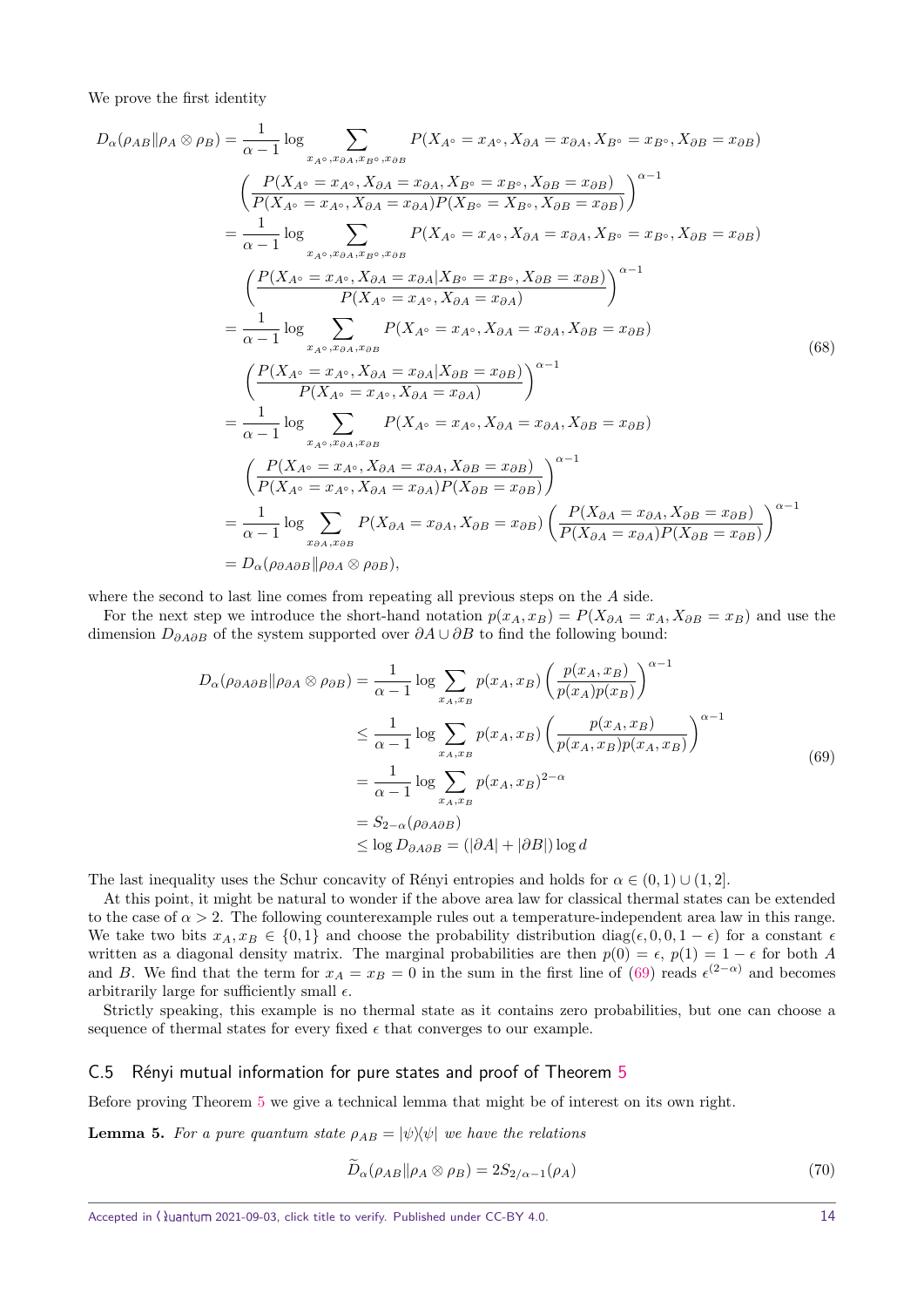*for*  $\alpha \in (0, 1) \cup (1, 2)$ *, and* 

<span id="page-14-0"></span>
$$
\overline{D}_{\alpha}(\rho_{AB}||\rho_A \otimes \rho_B) = 2S_{3-2\alpha}(\rho_A)
$$
\n(71)

*for*  $\alpha \in (0,1) \cup (1,3/2)$ *, i.e., the Rényi mutual information is given by twice the Rényi entanglement entropy for appropriate indices α.*

The following proof resembles a proof from [\[17\]](#page-5-15), where analogous relations are given for  $I^{\text{opt}}_{\alpha}(A:B)$  (see [\(33\)](#page-7-4)), which even show that Theorem [5](#page-4-4) can be extended to  $I^{opt}_{\infty}(A : B)$  as they hold for all  $\alpha$ .

We start with the sandwiched Rényi divergence and use the Schmidt decomposition

$$
|\psi\rangle = \sum_{i} \sqrt{\lambda_i} |e_i\rangle |f_i\rangle,\tag{72}
$$

which also yields a representation of the reduced density matrix

$$
\rho_A = \sum_i \lambda_i |e_i \rangle \langle e_i |. \tag{73}
$$

Additionally, we define

$$
\begin{split} |\zeta\rangle &= \left(\rho_A^{(1-\alpha)/2\alpha} \otimes \rho_B^{(1-\alpha)/2\alpha}\right) |\psi\rangle \\ &= \sum_{i,j,k} \lambda_i^{(1-\alpha)/2\alpha} |e_i\rangle\langle e_i| \otimes \lambda_j^{(1-\alpha)/2\alpha} |f_j\rangle\langle f_j| \lambda_k^{1/2} |e_k\rangle |f_k\rangle \\ &= \sum_i \lambda_i^{2-\alpha} |e_i\rangle |f_i\rangle, \end{split} \tag{74}
$$

which we can use to rewrite

$$
\widetilde{D}_{\alpha}(\rho_{AB}||\rho_{A}\otimes\rho_{B}) = \frac{1}{\alpha - 1}\log \operatorname{Tr}\left[\left(\left(\rho_{A}^{(1-\alpha)/2\alpha}\otimes\rho_{B}^{(1-\alpha)/2\alpha}\right)\rho_{AB}\left(\rho_{A}^{(1-\alpha)/2\alpha}\otimes\rho_{B}^{(1-\alpha)/2\alpha}\right)\right)^{\alpha}\right]
$$
\n
$$
= \frac{1}{\alpha - 1}\log \operatorname{Tr}\left[\left(\frac{|\zeta\rangle\langle\zeta|}{\langle\zeta|\zeta\rangle}\right)^{\alpha}\right] + \frac{\alpha}{\alpha - 1}\log\langle\zeta|\zeta\rangle
$$
\n
$$
= \frac{\alpha}{\alpha - 1}\log\langle\zeta|\zeta\rangle
$$
\n
$$
= \frac{\alpha}{\alpha - 1}\log \sum_{i} \lambda_{i}^{\frac{2-\alpha}{\alpha}}
$$
\n
$$
= 2S_{2/\alpha - 1}(\rho_{A}).
$$
\n(75)

This concludes the proof of [\(70\)](#page-13-2).

We prove the relation for the Petz-Rényi divergence with a similar calculation using the same Schmidt decomposition of  $|\psi\rangle$  and

$$
\begin{split} |\eta\rangle &= \left(\rho_A^{(1-\alpha)/2} \otimes \rho_B^{(1-\alpha)/2}\right) |\psi\rangle \\ &= \sum_{i,j,k} \lambda_i^{(1-\alpha)/2} |e_i\rangle \langle e_i| \otimes \lambda_j^{(1-\alpha)/2} |f_j\rangle \langle f_j| \lambda_k^{1/2} |e_k\rangle |f_k\rangle \\ &= \sum_i \lambda_i^{\frac{3}{2}-\alpha} |e_i\rangle |f_i\rangle, \end{split} \tag{76}
$$

and obtain

$$
\overline{D}_{\alpha}(\rho_{AB} \|\rho_A \otimes \rho_B) = \frac{1}{\alpha - 1} \log \text{Tr} \left[ \left( \rho_A^{1 - \alpha} \otimes \rho_B^{1 - \alpha} \right) \rho_{AB}^{\alpha} \right]
$$
\n
$$
= \frac{1}{\alpha - 1} \log \text{Tr} \left[ \left( \rho_A^{(1 - \alpha)/2} \otimes \rho_B^{(1 - \alpha)/2} \right) \rho_{AB}^{\alpha} \left( \rho_A^{(1 - \alpha)/2} \otimes \rho_B^{(1 - \alpha)/2} \right) \right]
$$
\n
$$
= \frac{1}{\alpha - 1} \log \text{Tr} \left[ |\eta\rangle\langle\eta| \right]
$$
\n
$$
= \frac{1}{\alpha - 1} \log \langle \eta| \eta \rangle
$$
\n
$$
= \frac{1}{\alpha - 1} \log \sum_{i} \lambda_i^{3 - 2\alpha}
$$
\n
$$
= 2S_{3 - 2\alpha}(\rho_A).
$$
\n(77)

Accepted in ( ) uantum 2021-09-03, click title to verify. Published under CC-BY 4.0. 15